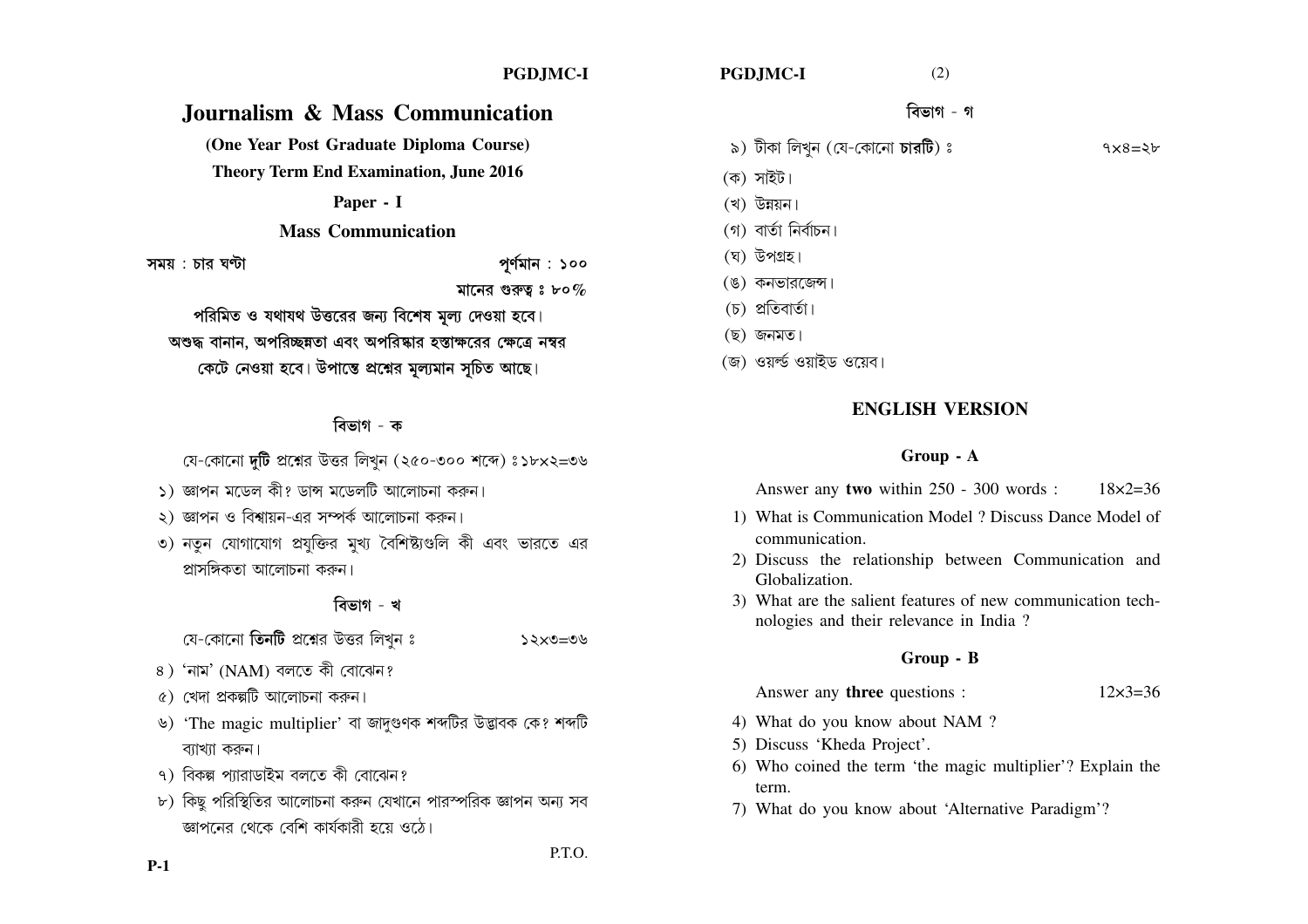#### (3) **PGDJMC-I**

8) Discuss some of the situations where Interpersonal Communication is most effective as compared to other forms of communication.

#### **Group - C**

9) Write short notes on any **four** of the following :

7×4=28

(a) SITE.

(b) Development.

(c) Message Selection.

(d) Satellite.

- (e) Convergence.
- (f) Feedback.
- (g) Public Opinion.
- (h) World Wide Web.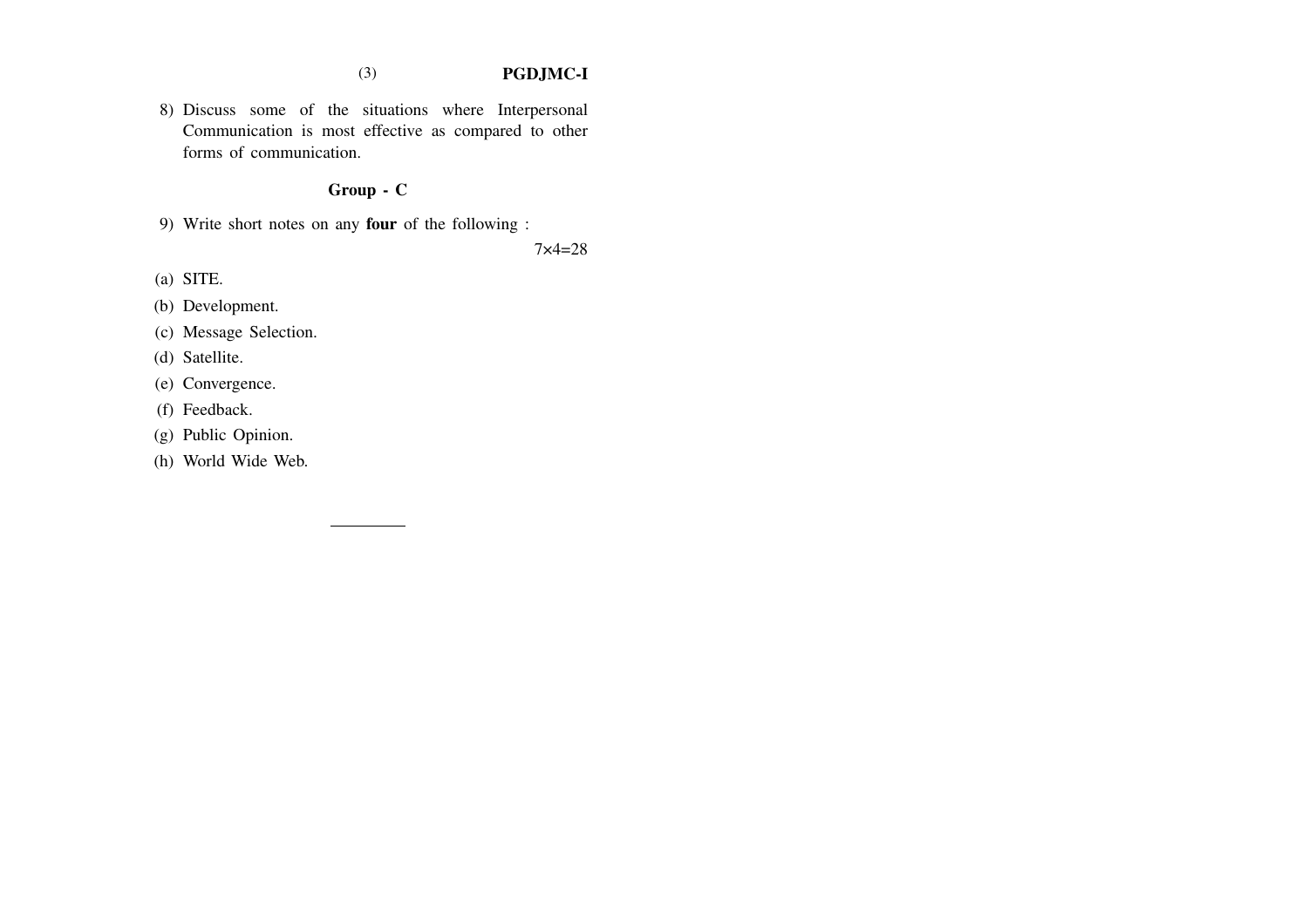|                                                                     | <b>PGDJMC-IIA</b>       | <b>PGDJMC-IIA</b><br>(2)                                             |  |  |
|---------------------------------------------------------------------|-------------------------|----------------------------------------------------------------------|--|--|
| Journalism & Mass Communication                                     |                         | <b>ENGLISH VERSION</b>                                               |  |  |
| (One Year Post Graduate Diploma Course)                             |                         | 1. Answer any two questions :<br>$12 \times 2 = 24$                  |  |  |
| <b>Theory Term End Examination, June 2016</b>                       |                         | (a) What is News ? Discuss on News Values.                           |  |  |
| Paper - II A                                                        |                         | (b) Describe the functions of Staff Reporter in Newspaper.           |  |  |
| <b>Reporting</b>                                                    |                         | (c) What is Investigative Reporting ? Discuss in the context of      |  |  |
| সময়: দুই ঘণ্টা                                                     | পূর্ণমান : ৫০           | Indian Journalism.                                                   |  |  |
|                                                                     | মানের গুরুত্ব ঃ ৮০ $\%$ | (d) Explain briefly on Interpretative Reporting.                     |  |  |
| পরিমিত ও যথাযথ উত্তরের জন্য বিশেষ মূল্য দেওয়া হবে।                 |                         | 2. Write in brief on any two of the following :<br>$9 \times 2 = 18$ |  |  |
| অশুদ্ধ বানান, অপরিচ্ছন্নতা এবং অপরিষ্কার হস্তাক্ষরের ক্ষেত্রে নম্বর |                         | (a) Political Reporter.                                              |  |  |
| কেটে নেওয়া হবে। উপান্তে প্রশ্নের মূল্যমান সূচিত আছে।               |                         | (b) Developmental Reporting.                                         |  |  |
| ১। যে-কোনো দুটি প্রশ্নের উত্তর দিন ঃ                                | $52x2=28$               | (c) News Feature.                                                    |  |  |
| (ক) সংবাদ কী? সংবাদমূল্য বিষয়ে আলোচনা করুন।                        |                         | (d) Guidelines of News Writing.                                      |  |  |
| (খ) সংবাদপত্রে কর্মরত প্রতিবেদকের কাজগুলি বর্ণনা করুন।              |                         |                                                                      |  |  |
| (গ) তদন্তমূলক প্রতিবেদন কী? ভারতীয় সাংবাদিকতার প্রেক্ষিতে আলোচনা   |                         | 3. Write short notes on any two:<br>$4 \times 2 = 8$                 |  |  |
| করুন।                                                               |                         | (a) News Beat.<br>(b) Lead.                                          |  |  |
| (ঘ) ব্যাখ্যামূলক প্রতিবেদন সম্পর্কে সংক্ষেপে আলোচনা করুন।           |                         | (c) Deadline and Dateline.                                           |  |  |
| ২। যে-কোনো <b>দুটি</b> বিষয়ে সংক্ষেপে আলোচনা করুন ঃ                | ৯×২=১৮                  | (d) Citizen Journalism.                                              |  |  |
| (ক) রাজনৈতিক প্রতিবেদক।                                             |                         |                                                                      |  |  |
| (খ) উন্নয়নমূলক প্রতিবেদন।                                          |                         |                                                                      |  |  |
| (গ) সংবাদ ফিচার।                                                    |                         |                                                                      |  |  |
| (ঘ) সংবাদ লিখনের নির্দেশিকা।                                        |                         |                                                                      |  |  |
| ৩। যে-কোনো দুটি বিষয়ের ওপর টীকা লিখুন ঃ                            | $8x$ २=৮                |                                                                      |  |  |
| (ক) সংবাদবিট।                                                       |                         |                                                                      |  |  |
| (খ) লিড।                                                            |                         |                                                                      |  |  |
| (গ) ডেডলাইন ও ডেটলাইন।                                              |                         |                                                                      |  |  |
| (ঘ) নাগরিক সাংবাদিকতা।                                              | P.T.O.                  |                                                                      |  |  |

 $B-2$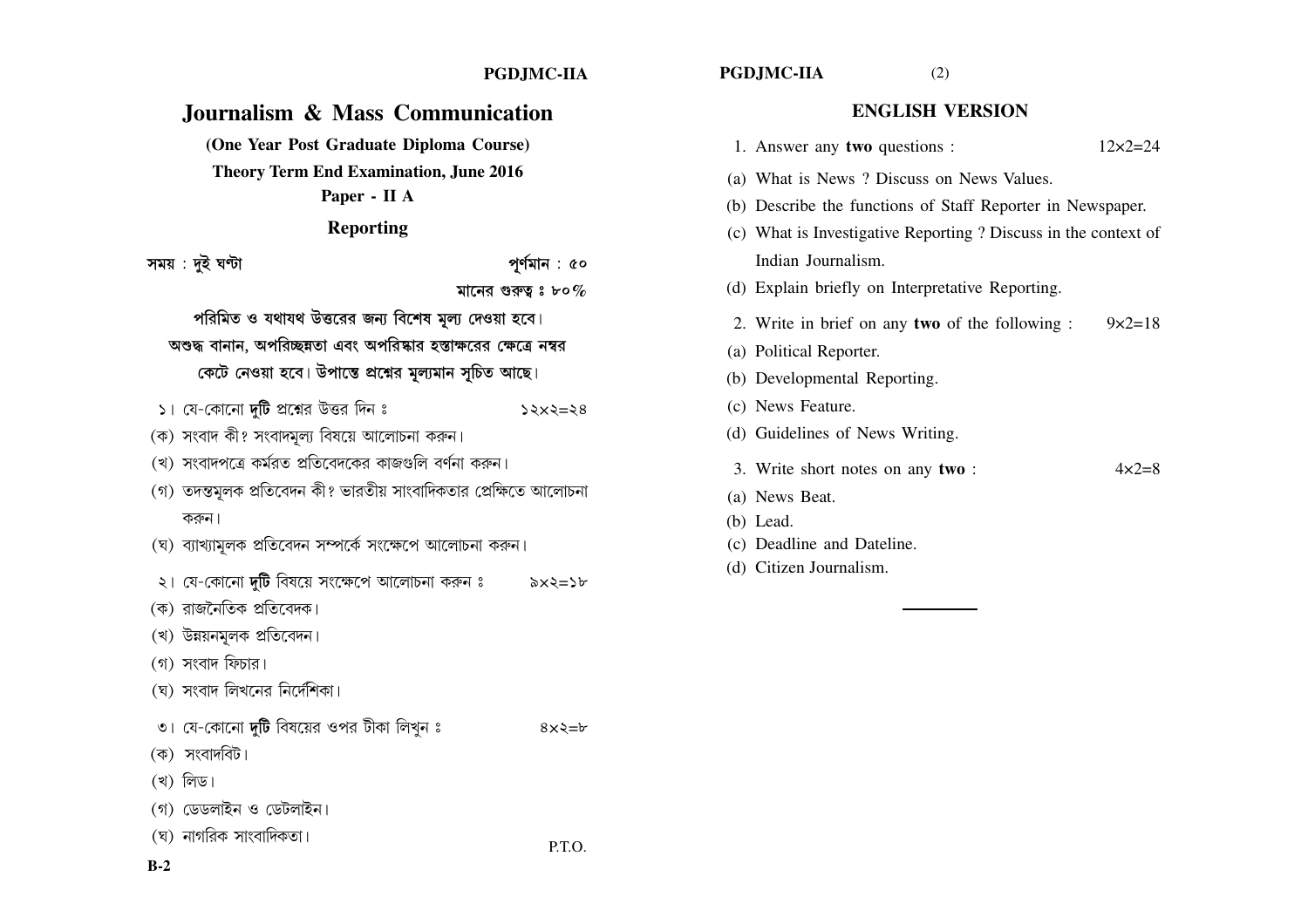|                                                                                                                                                                                                                                                                                                                                                                                                                                                                                                                                                                          | <b>PGDJMC-IIB</b>                        | <b>PGDJMC-IIB</b><br>(2)                                                                                                                                                                                                                                                                                                                                                                                                                                                                                                                                                                                            |
|--------------------------------------------------------------------------------------------------------------------------------------------------------------------------------------------------------------------------------------------------------------------------------------------------------------------------------------------------------------------------------------------------------------------------------------------------------------------------------------------------------------------------------------------------------------------------|------------------------------------------|---------------------------------------------------------------------------------------------------------------------------------------------------------------------------------------------------------------------------------------------------------------------------------------------------------------------------------------------------------------------------------------------------------------------------------------------------------------------------------------------------------------------------------------------------------------------------------------------------------------------|
|                                                                                                                                                                                                                                                                                                                                                                                                                                                                                                                                                                          |                                          | ২। যে-কোনো <b>তিনটি</b> প্রশ্নের উত্তর দিন ঃ<br>$\Diamond x \circ = \Diamond x \circ$                                                                                                                                                                                                                                                                                                                                                                                                                                                                                                                               |
| <b>Journalism &amp; Mass Communication</b>                                                                                                                                                                                                                                                                                                                                                                                                                                                                                                                               |                                          | (ক) 'কম্পিউটারে অক্ষরবিন্যাস চালু হওয়ার পর থেকে সংবাদপত্রে<br>প্রুফরিডারদের গুরুত্ব কমে যাচ্ছে' — আলোচনা করুন।                                                                                                                                                                                                                                                                                                                                                                                                                                                                                                     |
| (One Year Post Graduate Diploma Course)<br><b>Theory Term End Examination, June 2016</b><br>Paper - II B<br><b>Post Reporting</b><br>: দুই ঘণ্টা<br>পরিমিত ও যথাযথ উত্তরের জন্য বিশেষ মূল্য দেওয়া হবে।<br>াশুদ্ধ বানান, অপরিচ্ছন্নতা এবং অপরিষ্কার হস্তাক্ষরের ক্ষেত্রে নম্বর                                                                                                                                                                                                                                                                                           | পূর্ণমান : ৫০<br>মানের গুরুত্ব ঃ ৮০ $\%$ | (খ) 'সংবাদ বাছাইয়ের ক্ষেত্রে কোনো দুটি দিন এক নয়' — ব্যাখ্যা করুন।<br>(গ) মুখবন্ধটা লিখে ফেলতে পারলে সংবাদের বাকি অংশটা লিখে ফেলা<br>সহজ হয়ে যায় – ব্যাখ্যা করুন।<br>(ঘ) সংবাদ অনুযায়ী পৃষ্ঠাসজ্জা, পৃষ্ঠাসজ্জা অনুযায়ী সংবাদ নয় — এই<br>বক্তব্যের সঙ্গে আপনি কি একমত? কেন?<br>(ঙ) সন্দেহপ্রবণতা সাব-এডিটরের পক্ষে 'দোষ' নয়, 'গুণ' বলেই বিবেচিত<br>হয় – ব্যাখ্যা করুন।<br>(চ) নিউজ ডেস্কে খবর বাছাই করেন কে? কোন্ মাপকাঠির ভিত্তিতে তিনি                                                                                                                                                                   |
| কেটে নেওয়া হবে। উপান্তে প্রশ্নের মূল্যমান সূচিত আছে।                                                                                                                                                                                                                                                                                                                                                                                                                                                                                                                    |                                          | এই কাজ করেন?                                                                                                                                                                                                                                                                                                                                                                                                                                                                                                                                                                                                        |
| যে-কোনো <b>দুটি</b> প্রশ্নের উত্তর দিন ঃ<br>'সম্পাদকীয় পৃষ্ঠার কাজ সুষ্ঠুভাবে পরিচালনার জন্য সহকারী<br>সম্পাদকদের মধ্যে কাজ ভাগ করে দেন সম্পাদক' — ব্যাখ্যা করুন এবং<br>সেই সঙ্গে জানান ওই পৃষ্ঠায় কী ধরনের লেখা থাকে।<br>সংবাদ সম্পাদনা বলতে কী বোঝায়? এর জন্য কী কী কাজ করতে হয়<br>তার সবিস্তার বর্ণনা দিন।<br>সংবাদের শিরোনামের কাজ কী? শিরোনামে সাধারণভাবে বর্তমান কাল<br>ব্যবহার করা হয় কেন? সচরাচর ব্যবহৃত কয়েক ধরনের শিরোনামের<br>বিবরণ দিয়ে জানান তার মধ্যে কোন্টি এখন সবচেয়ে বেশি ব্যবহৃত<br>হয়।<br>সংবাদ সরবরাহ সংস্থার কাজকর্ম সবিস্তার বর্ণনা করুন। | > ৫×২=•                                  | ৩। যে-কোনো পাঁচটির উত্তর দিন ঃ<br>$x \in \mathbb{C}$<br>(ক) সংবিধানের ________ ধারা সংবাদপত্রের স্বাধীনতার রক্ষাকবচ হয়ে আছে।<br>(খ) অক্ষরের সাইজ মাপার একক হল ________।<br>(গ) সংবাদপত্রে প্রতি সংখ্যায় ________ নাম ছাপা আবশ্যিক।<br>(ঘ) প্রথম পাতার একেবারে উপরে সব কলাম জুড়ে বড়ো অক্ষরের<br>শিরোনামকে বলে $\frac{\phantom{1}}{2}$ ।<br>(ঙ) সব সংবাদকে আয়তক্ষেত্রের আকারে বসিয়ে পৃষ্ঠাসজ্জাকে বলে<br>________ লে-আউট।<br>(চ) প্রথম পাতার একেবারে নীচে ডানদিকের বড়ো বিজ্ঞাপনটিকে বলে<br>$(\overline{z})$ _________ কে বলে বার্তা বিভাগের শল্য চিকিৎসক।<br>(জ) বার্তা সম্পাদক হলেন সম্পাদকের ________ ও কান। |
|                                                                                                                                                                                                                                                                                                                                                                                                                                                                                                                                                                          | P.T.O.                                   | (ঝ) প্রথম পৃষ্ঠার সবচেয়ে গুরুত্বপূর্ণ খবরটিকে _______ বলা হয়।                                                                                                                                                                                                                                                                                                                                                                                                                                                                                                                                                     |

সময়: দুই ঘণ্টা

- ১। যে-কোনো দুটি প্রশ্নের উত্তর দিন ঃ
- (ক) 'সম্পাদকীয় পৃষ্ঠার কাজ সুষ্ঠূভাবে পরিচাল সম্পাদকদের মধ্যে কাজ ভাগ করে দেন সম্পাদক' সেই সঙ্গে জানান ওই পৃষ্ঠায় কী ধরনের লেখা থ
- (খ) সংবাদ সম্পাদনা বলতে কী বোঝায়? এর জন্য কী তার সবিস্তার বর্ণনা দিন।
- (গ) সংবাদের শিরোনামের কাজ কী? শিরোনামে সাধার ব্যবহার করা হয় কেন? সচরাচর ব্যবহৃত কয়েক বিবরণ দিয়ে জানান তার মধ্যে কোন্টি এখন সর হয়।
- (ঘ) সংবাদ সরবরাহ সংস্থার কাজকর্ম সবিস্তার বর্ণনা ব

 $W-3$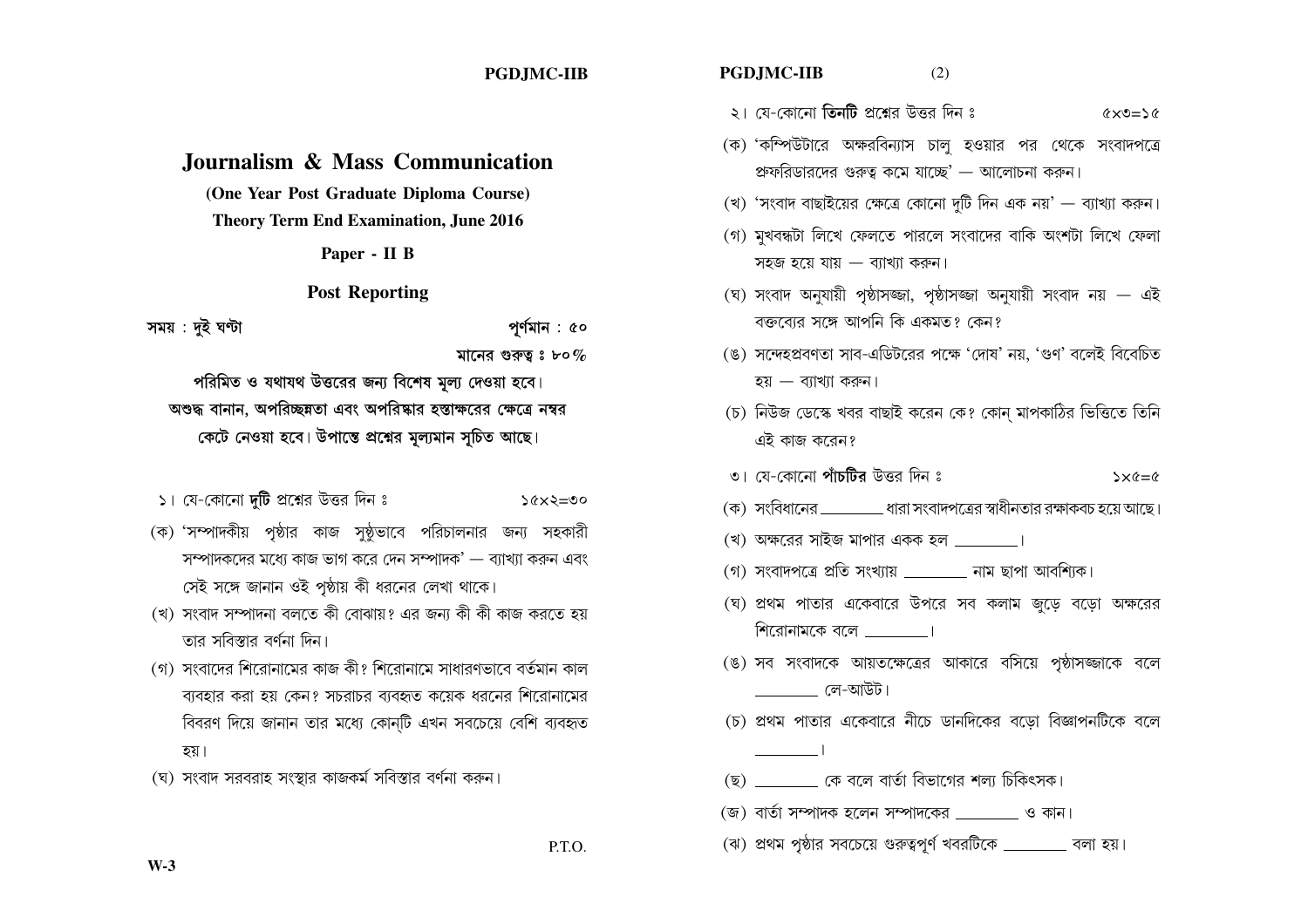#### **ENGLISH VERSION**

- 1. Answer any *two* questions : 15×2=30
- (a) For smooth conducting of the editorial page, editor delegates different jobs to the assistant editors — explain the statement mentioning the nature of the write-ups placed on that page.
- (b) What is meant by editing of news ? Explain in detail the job of editing.
- (c) What are the functions of headline ? Why are headlines generally written in present tense ? Describe some commonly used form of headlines and mention which one is the mostly used now.
- (d) Describe elaborately the functions of the news agencies.
- 2. Answer any *three* questions : 5x3=15
- (a) "The role of proof-readers is gradually loosing importance after the introduction of computers for type-setting' — Discuss.
- (b) 'No two days are similar for copy selection' Elucidate.
- (c) 'When intro is written, the rest becomes easy' Elucidate.
- (d) Page layout according to news, not vice-versa Do you agree ? Why ?
- (e) Scepticism is considered to be a 'virtue', not 'sin' for a sub-editor — Explain.
- (f) Who selects the copies in the News desk ? What is the yardstick of this selection process ?

- 3. Answer any *five* of the following :  $1 \times 5=5$
- (a) Article  $\frac{1}{\sqrt{1-\frac{1}{\sqrt{1-\frac{1}{\sqrt{1-\frac{1}{\sqrt{1-\frac{1}{\sqrt{1-\frac{1}{\sqrt{1-\frac{1}{\sqrt{1-\frac{1}{\sqrt{1-\frac{1}{\sqrt{1-\frac{1}{\sqrt{1-\frac{1}{\sqrt{1-\frac{1}{\sqrt{1-\frac{1}{\sqrt{1-\frac{1}{\sqrt{1-\frac{1}{\sqrt{1-\frac{1}{\sqrt{1-\frac{1}{\sqrt{1-\frac{1}{\sqrt{1-\frac{1}{\sqrt{1-\frac{1}{\sqrt{1-\frac{1}{\sqrt{1-\frac{1}{\sqrt{1-\frac{1}{\sqrt{1-\$ safeguard for the freedom of the Press.
- (b) The unit of measurement of type size is \_\_\_\_\_\_\_\_.
- $(c)$  It is mandatory to print  $\frac{\ }{\ }$ 's name in each edition of newspaper.
- (d) The headline in large type covering all the columns at the top of the front page is called .
- (e) The lay-out in which all the news elements are set in rectangles is called .
- (f) The large advertisement placed at the right hand bottom of the front page of a newspaper is called \_\_\_\_\_\_\_\_.
- $(g)$  is called a surgeon in the news department.
- (h) News editor is the \_\_\_\_\_\_\_\_\_\_\_ and ears of the Editor.
- (i) The most important news in the front page is called the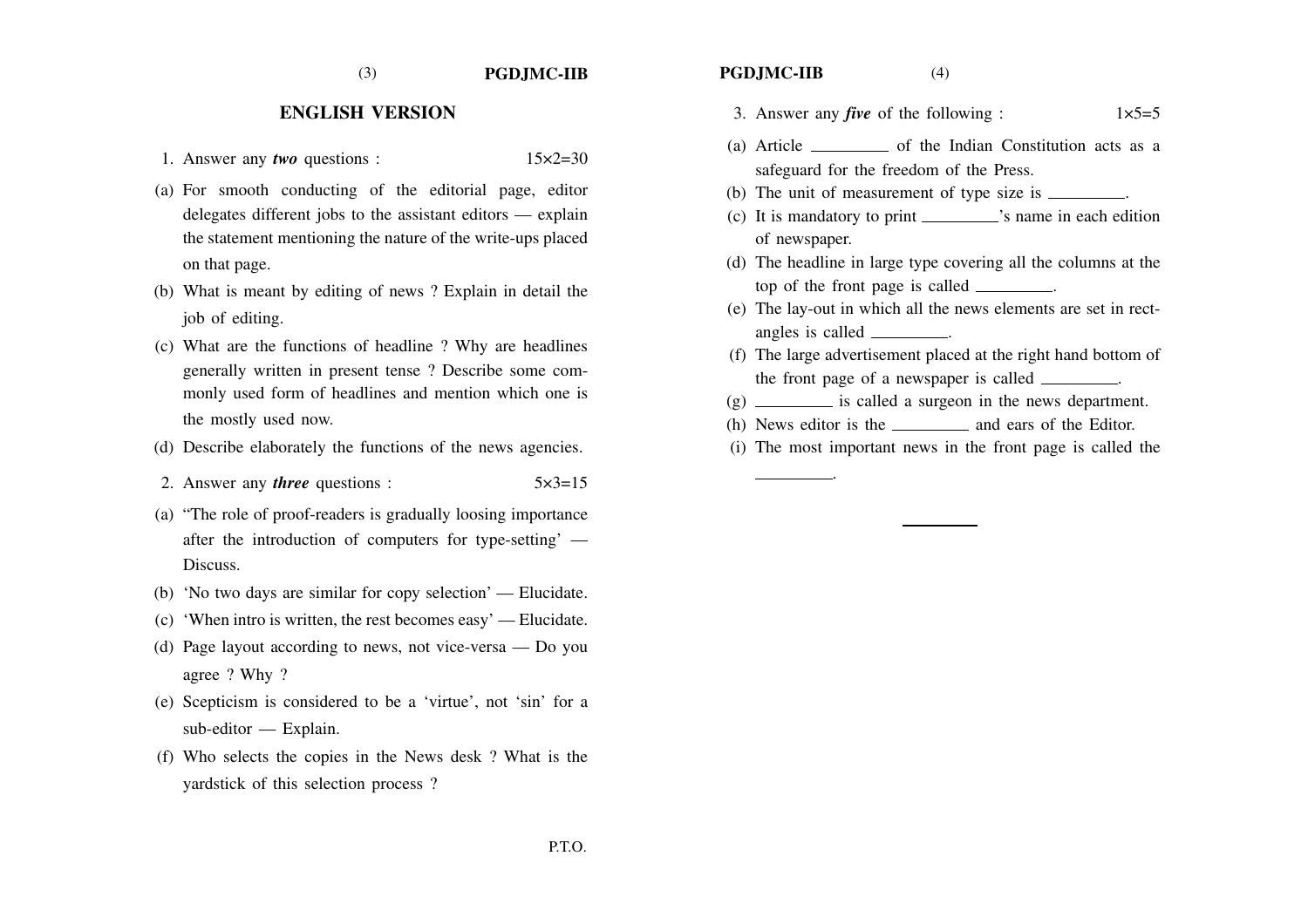#### **PGD.IMC-IIIA**

#### **PGDJMC-IIIA**

# $(2)$

# **Journalism & Mass Communication**

(One Year Post Graduate Diploma Course)

**Theory Term End Examination, June 2016** 

Paper - III A

Radio

সময়: দুই ঘণ্টা

পৰ্ণমান : ৫০ মানের গুরুত্ব ঃ ৮০ $\%$ 

পরিমিত ও যথাযথ উত্তরের জন্য বিশেষ মল্য দেওয়া হবে। অশুদ্ধ বানান, অপরিচ্ছন্নতা এবং অপরিষ্কার হস্তাক্ষরের ক্ষেত্রে নম্বর কেটে নেওয়া হবে। উপান্তে প্রশ্নের মূল্যমান সূচিত আছে।

১। যে-কোনো **দটি** প্রশ্নের উত্তর দিন ঃ  $52x2=28$ 

(ক) রেডিয়োর অনষ্ঠান সম্পাদনা কীভাবে হয়?

(খ) আকাশবাণীর আচরণবিধি বলতে কী বোঝা যায়?

(গ) মানুষের ক্ষমতায়নের জন্য বেতারই উপযুক্ত মাধ্যম। আলোচনা করুন।

- ২। যে-কোনো **দটি** প্রশ্নের উত্তর দিন ঃ ৯ $xz = 5b$
- (ক) উদাহরণ দিয়ে ব্যাখ্যা করুন কীভাবে বেতারে সংবাদ পরিবেশন হয়।
- (খ) 'কণ্ঠস্বর সংবলিত' বলতে কী বোঝেন?
- (গ) 'টি টোয়েন্টি' ক্রিকেট বিষয়ে ৫ মিনিটের একটি বেতার কথিকা লিখন।
- (ঘ) বেতার সংবাদের বিভিন্ন উপাদানের উপর আলোচনা করুন।
- ৩। টীকা লিখন (যে-কোনো **দটি**) ঃ

 $8x3=b$ 

- (ক) গান মাইক্রোফোন।
- (খ) যুববাণী।
- $($ গ) ল্যাপেল |
- (ঘ) আবহসংগীত।

P.T.O.

#### **ENGLISH VERSION**

- 1. Answer any **two** of the following questions :  $12 \times 2 = 24$
- (a) How is editing done in a radio programme?
- (b) What do you mean by Akashvani's 'Code of ethics'?
- (c) "Radio is the most effective medium for empowerment of people." Analyse the statement.
- 2. Answer any two of the following questions:  $9 \times 2 = 18$
- (a) Discuss with examples how 'news presentation' is done over radio.
- (b) What do you understand by 'Voice Capsule'?
- (c) Write a radio talk on T-20 cricket.
- (d) Discuss various elements of radio news.
- 3. Write short notes on the following (any **two**) :  $4 \times 2 = 8$
- (a) Gun Microphones.
- (b) Yuva-vani.
- $(c)$  Lapel.
- (d) Back Ground Music.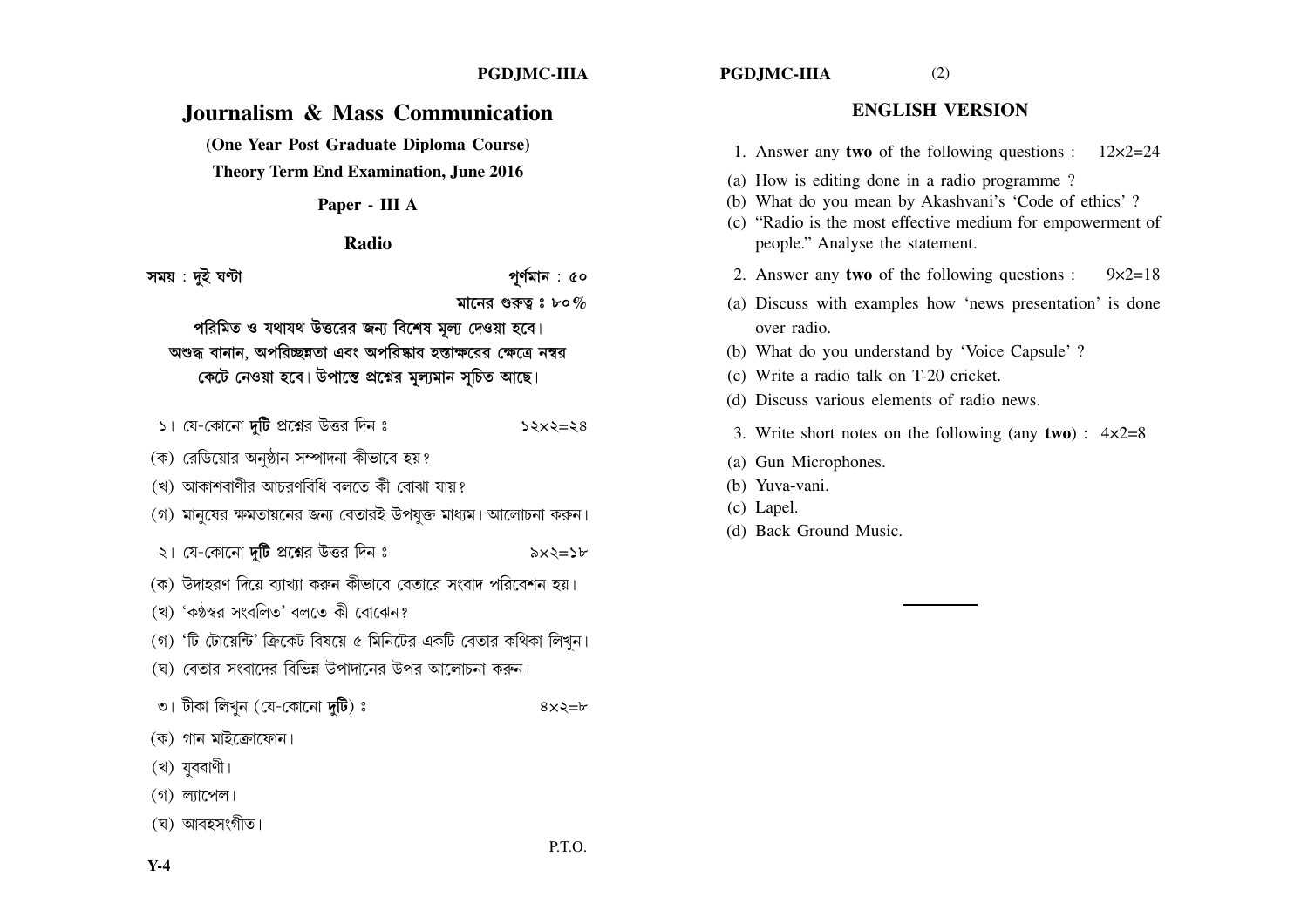|                                                                                                                                                                                                                               | <b>PGDJMC-IIIB</b>                       | <b>PGDJMC-IIIB</b><br>(2)                                                                                                                                                                                                                                                                                |               |
|-------------------------------------------------------------------------------------------------------------------------------------------------------------------------------------------------------------------------------|------------------------------------------|----------------------------------------------------------------------------------------------------------------------------------------------------------------------------------------------------------------------------------------------------------------------------------------------------------|---------------|
| Journalism & Mass Communication                                                                                                                                                                                               |                                          | ৯। প্রযোজনা নিয়ন্ত্রণ কক্ষ।                                                                                                                                                                                                                                                                             |               |
| (One Year Post Graduate Diploma Course)<br><b>Theory Term End Examination, June 2016</b>                                                                                                                                      |                                          | ১০। প্রসার ভারতী।<br>১১। এন. ডি. টি. ভি.                                                                                                                                                                                                                                                                 |               |
| Paper - III B<br><b>Television</b>                                                                                                                                                                                            |                                          | <b>ENGLISH VERSION</b>                                                                                                                                                                                                                                                                                   |               |
| সময়: দুই ঘণ্টা<br>পরিমিত ও যথাযথ উত্তরের জন্য বিশেষ মূল্য দেওয়া হবে।<br>অশুদ্ধ বানান, অপরিচ্ছন্নতা এবং অপরিষ্কার হস্তাক্ষরের ক্ষেত্রে নম্বর<br>কেটে নেওয়া হবে। উপান্তে প্রশ্নের মূল্যমান সূচিত আছে।                        | পূর্ণমান : ৫০<br>মানের গুরুত্ব ঃ ৮০ $\%$ | Answer any <b>one</b> question :<br>1. What is the importance of brainstorming ? What are the<br>conditions behind a successful brainstorming?<br>2. What do you understand by news based programmes?<br>What is the reason behind its popularity?<br>3. Discuss T.V. as a medium of mass communication. | 20            |
| যে-কোনো <b>একটি</b> প্রশ্নের উত্তর দিন ঃ<br>১। মাথা ঘামানোর গুরুত্ব কী? সার্থক মাথা ঘামানোর প্রধান শর্তগুলি কী?<br>২। সংবাদভিত্তিক অনুষ্ঠান বলতে কী বোঝেন? এই অনুষ্ঠানের জনপ্রিয়তার                                          | ২০                                       | Answer any <b>one</b> question :<br>4. Discuss 'SITE'.<br>5. Mention few rules a T.V. news reporter has to follow for<br>getting 'Nose for News'.                                                                                                                                                        | 10            |
| কারণ কী?<br>৩। 'টেলিভিশন গণজ্ঞাপনের একটি মাধ্যম' — আলোচনা করুন।<br>যে-কোনো <b>একটি</b> প্রশ্নের উত্তর দিন ঃ<br>৪। 'সাইট' আলোচনা করুন।<br>৫। সংবাদের আঁচ আগে পেতে হলে টেলিভিশন সাংবাদিককে কী কী কঠোর<br>নিয়ম অনুসরণ করতে হবে? | ১০                                       | Write short notes on any <b>four</b> of the following :<br>6. OB Van.<br>7. Long Shot.<br>8. Vision Mixing.<br>9. Production Control Room.<br>10. Prasar Bharati.<br>11. NDTV.                                                                                                                           | $5\times4=20$ |
| যে-কোনো <b>চারটি</b> বিষয়ের উপর সংক্ষিপ্ত টীকা লিখুন ঃ                                                                                                                                                                       | $&x8=&0$                                 |                                                                                                                                                                                                                                                                                                          |               |

৬। ও. বি ভ্যান।

- ৭। লঙ $\frac{1}{2}$ ।
- ৮। ভিশন মিক্সিং।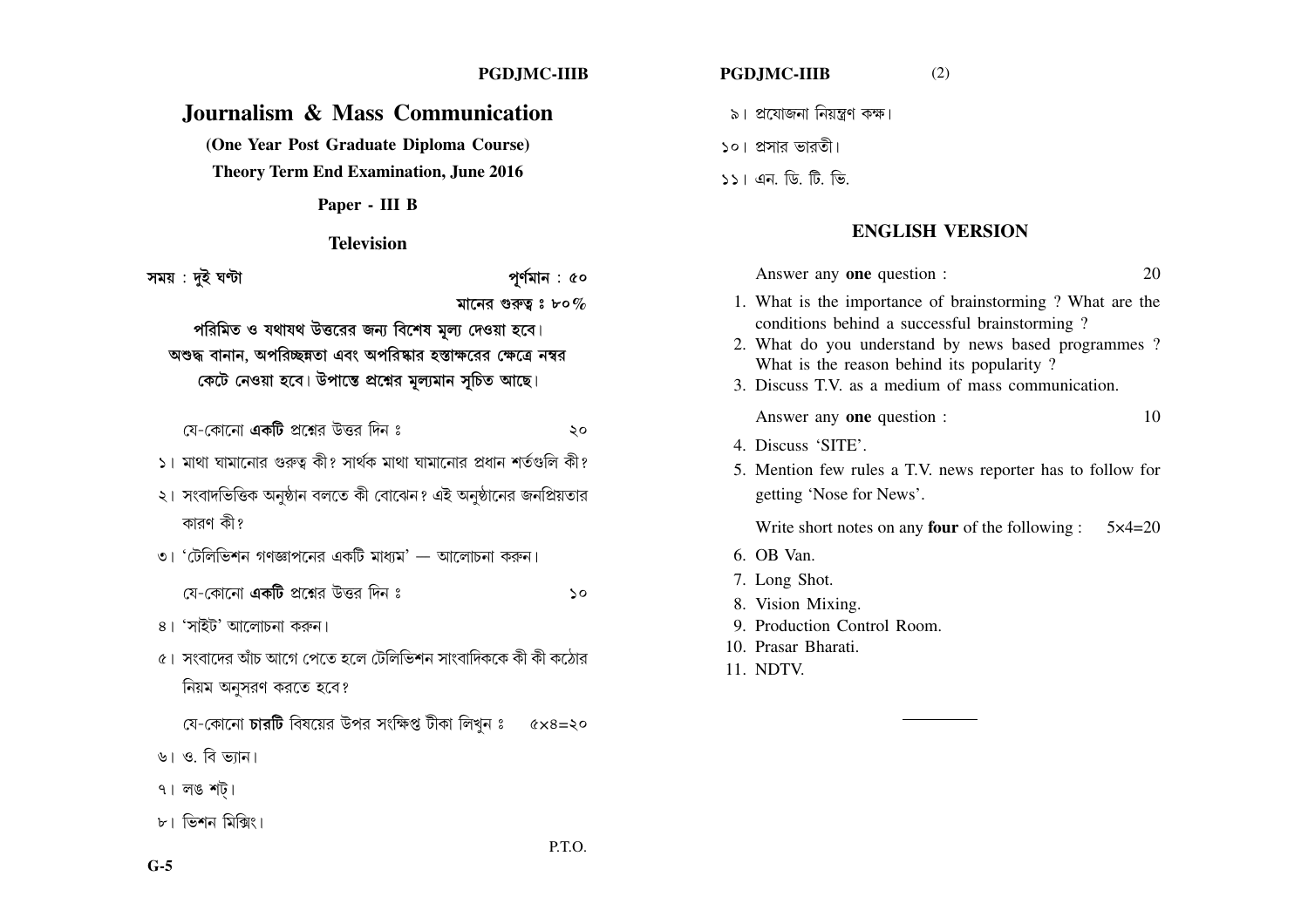#### **PGD.IMC-IVA**

 $(2)$ 

also suggest an association between the Zika virus and microcephaly  $\frac{1}{2}$  a foetal abnormality marked by a small head and usually associated with abnormal brain development — and certain other neurological conditions.

- ২। ইন্টারনেট সম্পর্কে বিস্তারিত আলোচনা করুন।
- ৩। কীভাবে ফাইল খোঁজা হয়?
- ৪। অপারেটিং সিস্টেমের প্রয়োজনীয়তা সম্পর্কে বিস্তারিত জানান।
- ৫। ফোটোশপের টল বক্স কীভাবে ব্যবহৃত হয়?
- ৬। PDF কী? এর ব্যাবহারিক প্রয়োগ সম্পর্কে আলোচনা করুন।
- ৭। ভয়েস আক্সিভেটেড কমান্ড সম্পর্কে বিস্তাবিত বর্ণনা করুন।
- $\mathbf{b}$ । সংক্ষিপ্ত উত্তর দিন  $\cdot$

ক) ফ্রপি ডিস্ক: খ) ইউ এস বি: গ) ট্যাবলেট : ঘ) পেরিফেরাল : ঙ) মনিটর।

#### **ENGLISH VERSION**

Answer any five :

 $10\times 5=50$ 

1. Edit the following passage and give a suitable heading:

#### **Our BUREAU**

Calcutta: Odafa Okolie struck twice in each half to register an emphatic away win for Sporting Clube de Goa as they edged past Bengaluru FC 2-1, at Sree Kanteerava Stadium, on Saturday.

Bengaluru FC almost found the back of the net before the crowd could hardly settle down. They forced the first corner in the 6th minute of the game, but the effort from debutant Michael Collins sailed over the crossbar.

Much to the horror of the vociferous home crowd, Sporting went ahead against the flow of play with a goal from veteran

**Journalism & Mass Communication** 

(One Year Post Graduate Diploma Course) **Theory Term End Examination, June 2016** 

Paper - IV A

**Computer Application** 

সময়: দুই ঘণ্টা

মানের গুরুত্ব ঃ ৮০%

পর্ণমান : ৫০

পরিমিত ও যথাযথ উত্তরের জন্য বিশেষ মল্য দেওয়া হবে। অশুদ্ধ বানান, অপরিচ্ছন্নতা এবং অপরিষ্কার হস্তাক্ষরের ক্ষেত্রে নম্বর কেটে নেওয়া হবে। উপান্তে প্রশ্নের মূল্যমান সূচিত আছে।

য়ে-কোনো **পাঁচটি** প্রশ্নের উত্তর দিন ঃ

 $50x6=60$ 

১। নিম্নের অংশটি বাংলায় অনবাদ করে একটি শিরোনাম দিন ঃ

#### **Our Special Correspondent**

New Delhi, Feb. 2: The Union health ministry has advised people with non-essential work and pregnant women to defer or cancel travel to countries affected by the Zika virus, a mosquito-transmitted infection that can make some people sick and is suspected to cause foetal abnormalities.

The minstry issued the advisory as part of a set of guidlines released today while clarifying that the World Health Organisation had not yet recommended any travel or trade restrictions.

The WHO has so far reported outbreaks of the Zika virus which can cause conjunctivities, mild fever, rash, body ache and joint pains — from 22 countries and regions, mainly in Central and South America. Doctors say limited observations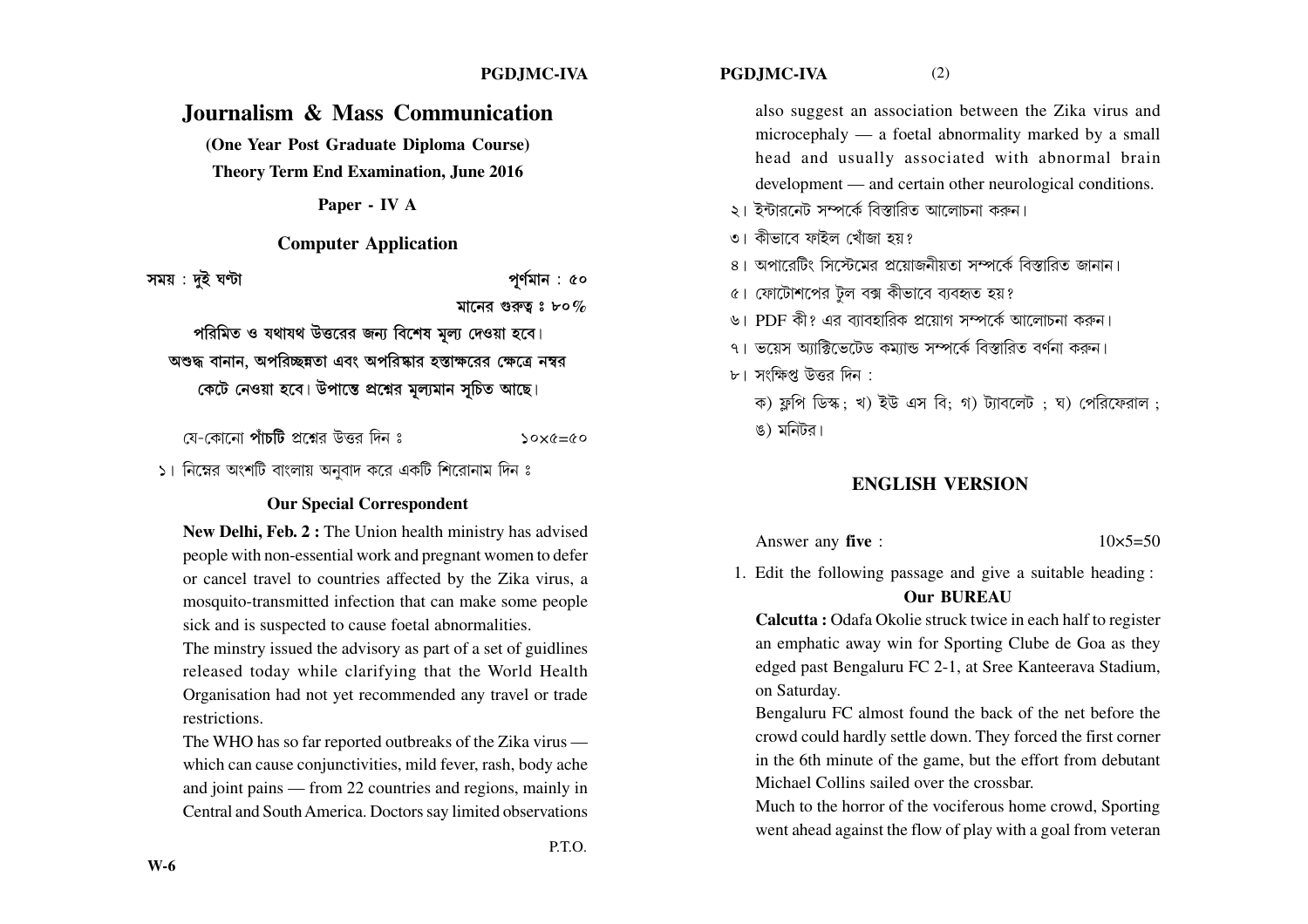#### (3) **PGDJMC-IVA**

striker Odafa Okolie in the 9th minute. Central defender John Johnson came out from the box, after losing possession, failed to fall back on time, leaving Odafa open as he didn't waste the opportunity to slot it home for the visitors.

Sporting Clube de Goa enjoyed the ball possession for the next 15 minutes, with superbly controlled play at midfield by Densill Theobald.

- 2. Discuss how internet functions.
- 3. How you will find the file ?
- 4. What role does Operating System (OS) play ? Write in details.
- 5. How the toolbox of Photoshop is used ?
- 6. What is PDF ? How it is applied ? Discuss.
- 7. Write about Voice Activated Command.
- 8. Write short notes :
	- (a) Floppy Disk ; (b) USB ; (c) Tablet ; (d) Peripheral ;
	- (e) Monitor.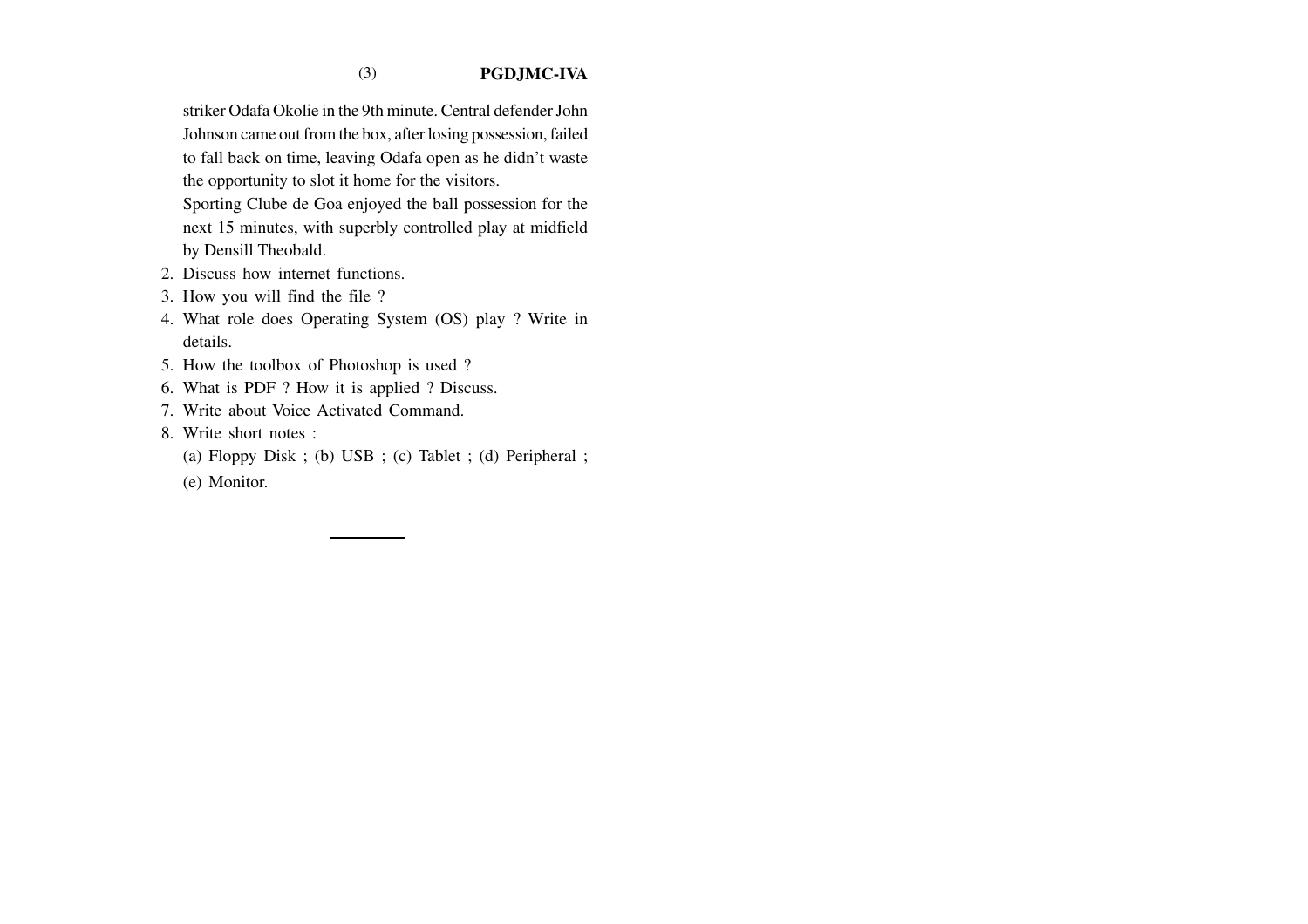### **Journalism & Mass Communication**

(One Year Post Graduate Diploma Course)

**Theory Term End Examination, June 2016** 

Paper - IV B

**Media Law and Ethics** 

সময়: দুই ঘণ্টা পর্ণমান : ৫০ মানের গুরুত্ব ঃ ৮০%

পরিমিত ও যথাযথ উত্তরের জন্য বিশেষ মূল্য দেওয়া হবে। অশুদ্ধ বানান, অপরিচ্ছন্নতা এবং অপরিষ্কার হস্তাক্ষরের ক্ষেত্রে নম্বর কেটে নেওয়া হবে। উপান্তে প্রশ্নের মূল্যমান সূচিত আছে।

১। প্রতিটি বিভাগ থেকে একটি করে প্রশ্নের উত্তর অর্থাৎ মোট দটি প্রশ্নের উত্তর লিখতে হবে। ৯ $xz = 5b$ 

বিভাগ — অ

- (ক) ভারতীয় সংবিধানের ১৯ (১) (ক) ধারাটি ব্যাখ্যা করুন। এই ধারাটির সঙ্গে সংবাদপত্রের স্বাধীনতা বিষয়টি কীভাবে যুক্ত?
- (খ) ভারতীয় সংবিধানে মৌলিক আধিকারগুলি কীভাবে সনিশ্চিত হয়েছে তা ব্যাখ্যা করুন।

#### বিভাগ — আ

- (ক) প্রেস কমিশন বলতে কী বোঝেন? দ্বিতীয় প্রেস কমিশনের সপারিশগুলি সংক্ষেপে লিখন।
- (খ) ভারতীয় সংবিধানের প্রস্তাবনাটি সম্পর্কে বিস্তারিতভাবে লিখুন।
- ২। যে-কোনো দটি প্রশ্নের উত্তর দিন ঃ
- (ক) সরকারি গোপনীয়তা আইন, ১৯২৩ বিস্তারিতভাবে ব্যাখ্যা করুন।
- (খ) আদালত অবমাননা আইন সংক্রান্ত যে-কোনো দটি মামলা ব্যাখ্যা করুন।

(গ) কপিরাইট লঙ্ঘন বলতে কী বোঝেন? কোন কোন ক্ষেত্রে কপিরাইট লঙ্ঘন হবে না? ব্যাখ্যা করুন।

 $(2)$ 

- (ঘ) ভারতের প্রেস কাউন্সিল প্রণীত নীতিমালায় মহিলা ও শিশু সম্পর্কিত সংবাদের ক্ষেত্রে যে নিয়মগুলির কথা বলা হয়েছে তা ব্যাখ্যা করুন।
- ৩। টীকা লিখুন (যে-কোনো **দুটি**) ঃ  $8x=5$
- (ক) ফৌজদারি আদালত অবমাননা।
- (খ) লাইবেল।
- (গ) মাজিক রেমিডি।
- (ঘ) তথোর অধিকার আইন ২০০৫।

#### **ENGLISH VERSION**

1. Answer one question each from Group I and Group II.  $9 \times 2 = 18$ 

#### $Group-I$

- (a) Explain article  $19(1)(a)$  of the Indian Constitution. How is it related to 'freedom of the press' in India?
- (b) Discuss in detail the fundamental rights guaranteed by the Indian Constitution.

#### $Group-II$

- (a) What is Press Commission  $\sqrt{2}$  Enumerate some of the important recommendations of the Second Press Commission.
- (b) Discuss in detail the Preamble to the Indian Constitution.
- 2. Answer any two questions :  $12 \times 2 = 24$
- (a) Explain in detail the Official Secrets Act, 1923.
- (b) Explain any two cases that were conducted in relation with Contempt of Court.

 $52x2=28$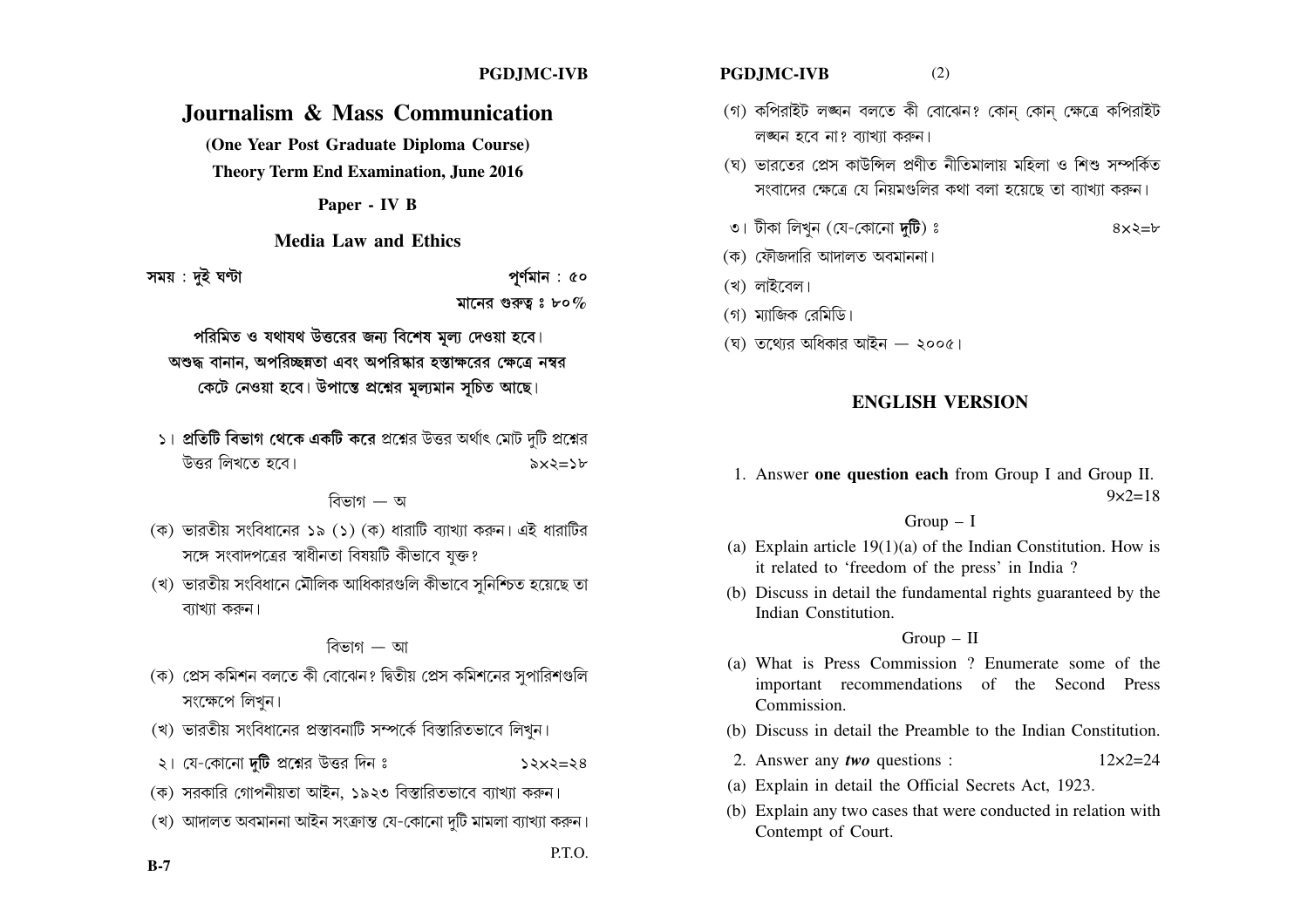#### (3) **PGDJMC-IVB**

- (c) Explain infringement of copyright. What acts do not constitute infringement of copyright ? Elaborate.
- (d) Explain the ethical guidelines in relation to reporting of women and children as given in the Code of Ethics developed by the Press Council of India.
- 3. Write short notes on any *two* : 4×2=8
- (a) Criminal Contempt of Court.
- (b) Libel.
- (c) Magic Remedy.
- (d) Right to Information Act 2005.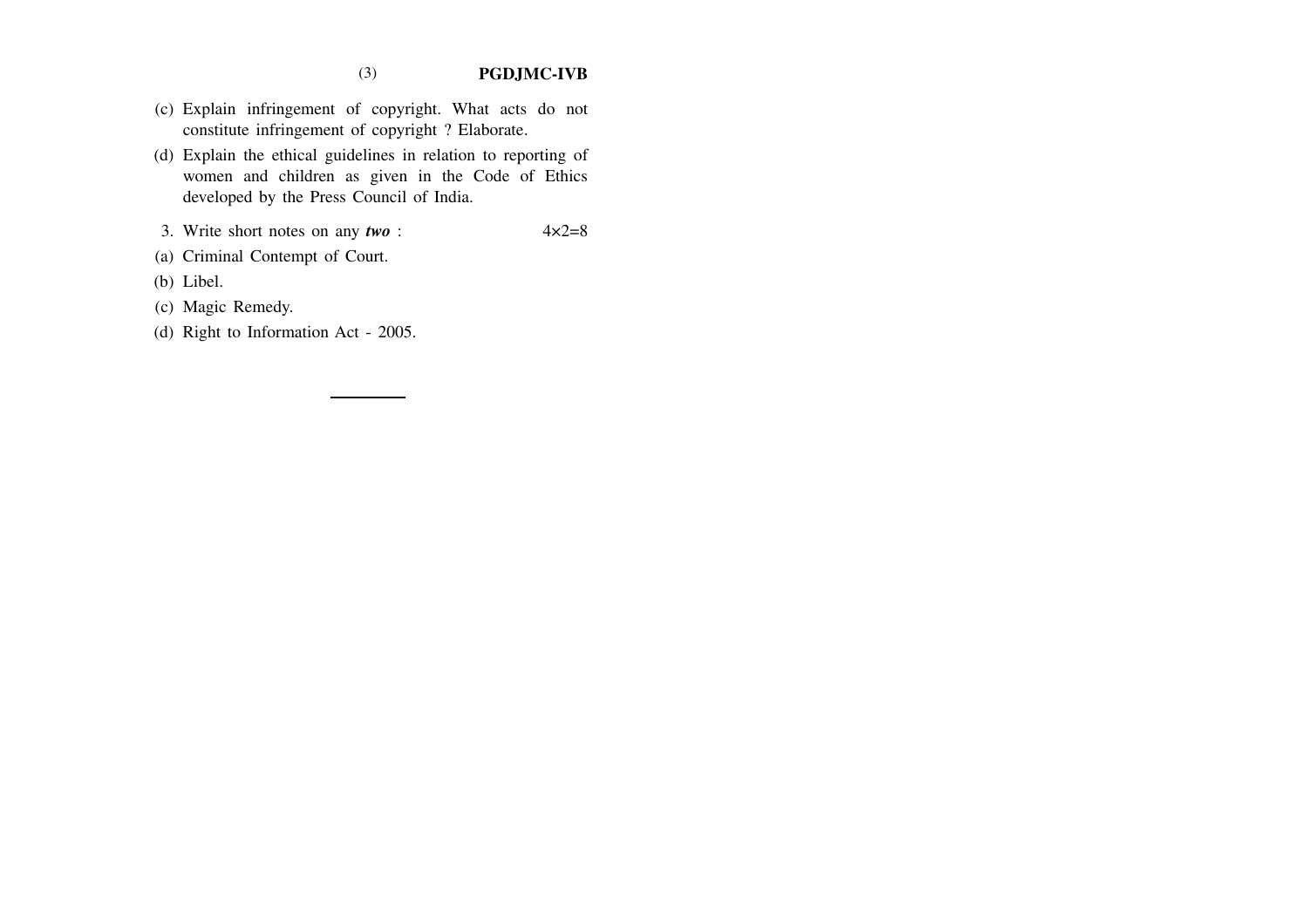### **Journalism & Mass Communication**

(One Year Post Graduate Diploma Course) **Theory Term End Examination, June 2016** 

Paper - V A

**Practical Writing** 

সময়: দুই ঘণ্টা

পৰ্ণমান : ৫০ মানের গুরুত্ব ঃ ৮০ $\%$ 

পরিমিত ও যথাযথ উত্তরের জন্য বিশেষ মূল্য দেওয়া হবে। অশুদ্ধ বানান, অপরিচ্ছন্নতা এবং অপরিষ্কার হস্তাক্ষরের ক্ষেত্রে নম্বর কেটে নেওয়া হবে। উপান্তে প্রশ্নের মূল্যমান সূচিত আছে।

১। নিম্নোক্ত যে-কোনো **একটি** বিষয়ে ফিচার লিখন (শব্দসংখ্যা ৩০০-৩৫০) ঃ  $\mathsf{S}$ 

(ক) নেটে কেনা-বেচা।

(খ) বাংলা টিভি সিরিয়ালে মেয়েদের ক্ষমতায়ন।

- ২। নিম্নোক্ত যে-কোনো **একটি** বিষয়ে সম্পাদকীয় লিখন (শব্দসংখ্যা  $200-200$  $\mathsf{S}$ 
	- (ক) নেতাজি সংক্রান্ত গোপন ফাইল প্রকাশ শুরু।

(খ) সকলের ভোটদান আবশিকে করার প্রস্তাব।

- ৩। নিম্নোক্ত যে-কোনো **একটি** বিষয়ে ৫ মিনিটের একটি বেতার কথিকা লিখন ঃ  $50$ 
	- (ক) ডিজিটাল ইন্ডিয়া।
	- (খ) যোগ : ভারতের বিশ্বজয়।

#### **PGDJMC-VA**  $(2)$

- ৪। নিম্নোক্ত যে-কোনো **একটি** বিষয়ে ২ মিনিটের একটি টিভি সংবাদ প্যাকেজ লিখন ঃ  $\mathcal{L}$ 
	- (ক) পৌষের ডাক।
	- (খ) কাান্সার সম্পর্কে প্রচার।
- ৫। নিম্নোক্ত যে-কোনো **একটি** বিষয়ে সংবাদপত্রের প্রতিবেদন লিখন (गकमश्थाा ১৫০-২০০) :  $\mathcal{L}$ 
	- (ক) পড়তে চাই, বিয়ের পিঁড়ি থেকে নাবালিকার দৌড।
	- (খ) প্রজাতন্ত্র দিবসে একটি কলেজে রক্তদান শিবির।

#### **ENGLISH VERSION**

- 1. Write a feature on any one of the following topics (Word  $limit: 300 - 350$ : 10
	- (a) Buying and selling through NET.
	- (b) Women empowerment in Bengali TV serials.
- 2. Write an editorial based on any one of the following topics (Word limit: 150 - 200):  $10$ 
	- (a) Release of Secret files on Netaji begins.

(b) Proposal of mandatory voting for all.

- 3. Write a radio talk of 5 minutes' duration on any one of the following topics : 10
	- (a) Digital India.
	- (b) Yoga : India conquers the world.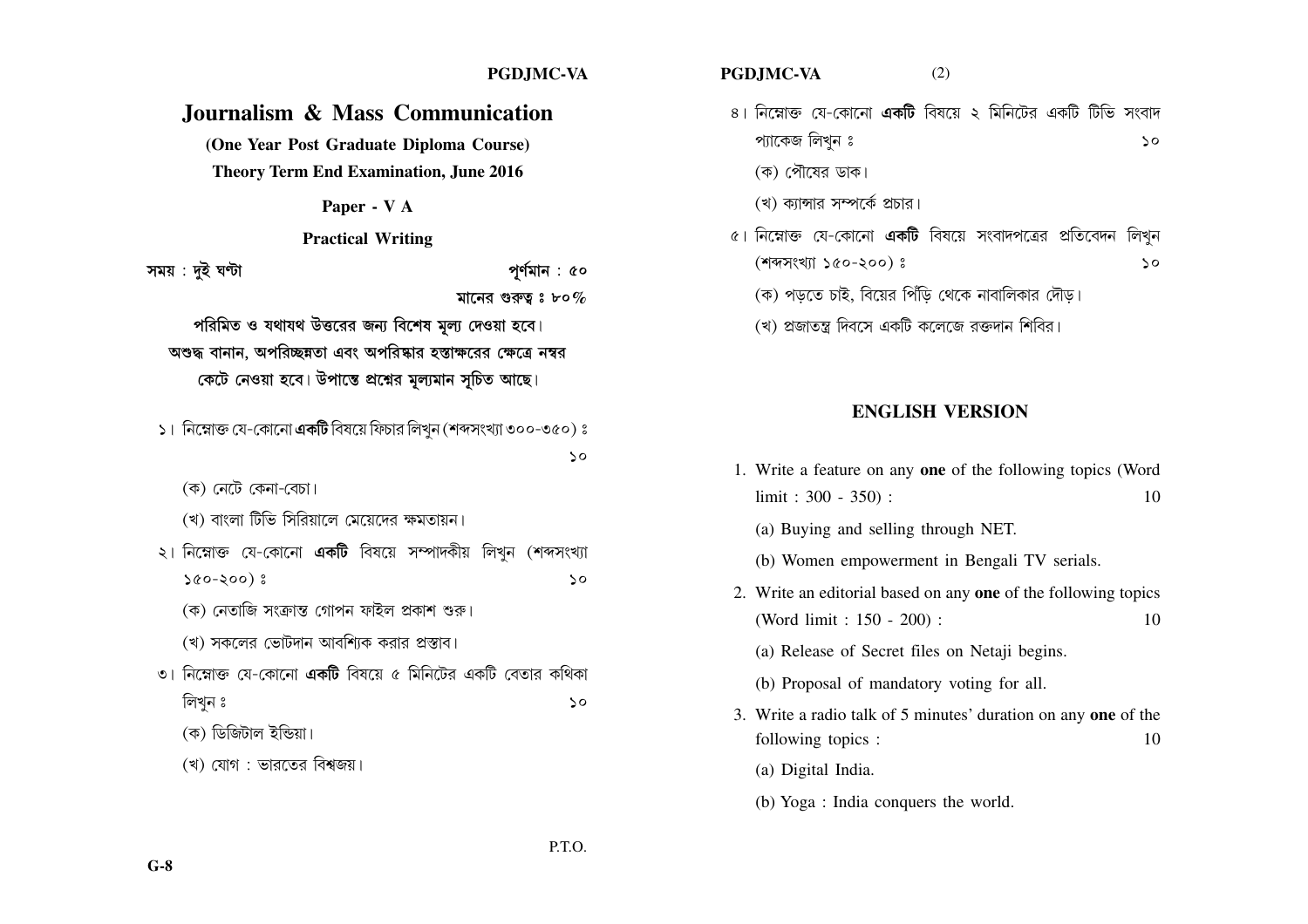#### (3) **PGDJMC-VA**

- 4. Write a TV news package of 2 minutes' duration based on any **one** of the following : 10
	- (a) Pous calls.
	- (b) Awareness campaign on cancer.
- 5. Write a newspaper report based on any **one** of the following topics (Word limit :  $150 - 200$ ) : 10
	- (a) Wants to study, minor girl runs from her marriage ceremony.
	- (b) Blood donation camp on Republic Day in a college.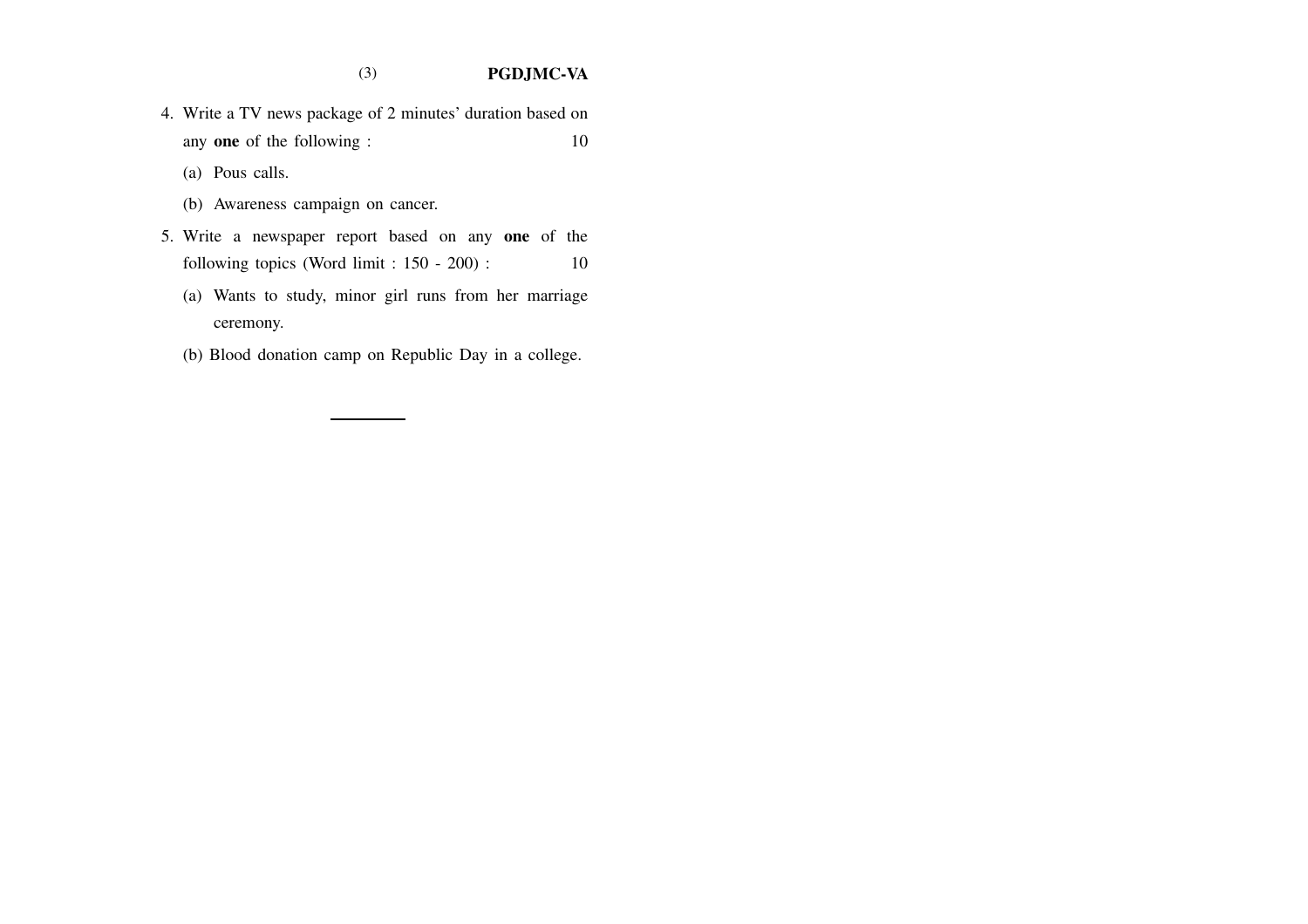#### **PGDJMC-VIA**

 $9x8=56$ 

৩। যে-কোনো চারটি সম্পর্কে সংক্ষেপে লিখন ঃ

(ক) ইন্ট্রো।

- (খ) লিটল মাাগাজিন।
- (গ) সংবাদপত্রের ক্রোড়পত্র।
- (ঘ) নেটিজেনস।
- (ঙ) ডিজিটাল মিডিয়া।
- (চ) তথ্যবিনোদন।
- (ছ) সম্পাদকের প্রতি চিঠি।
- (জ) সফট নিউজ।

#### **ENGLISH VERSION**

- 1. Answer any *two* of the following questions :  $18 \times 2 = 36$
- (a) Write a Report on any development news of your locality for a Community Newspaper.
- (b) Prepare a front page dummy of a Community Newspaper.
- (c) What are the main sources of news of a Community Television ? What is the role played by the Community Television in society?  $9 + 9$
- (d) Discuss the role of Community Newspaper in society.
- 2. Answer any *three* of the following questions :  $12 \times 3 = 36$
- (a) What are the differences between Community Newspaper and Community Radio?
- (b) Discuss the role of Community Radio.
- (c) Submit a plan for collecting advertisements for Cable Television.
- (d) Write *two* short editorials on the following :  $6 + 6$ i) Globalisation.
	- ii) Terrorism.

**Journalism & Mass Communication** 

(One Year Post Graduate Diploma Course) **Theory Term End Examination, June 2016** 

Paper - VI A

**Community Media Management** 

সময়: চার ঘণ্টা

পৰ্ণমান : ১০০ মানের গুরুত্ব ঃ ৮০ $\%$ 

পরিমিত ও যথাযথ উত্তরের জন্য বিশেষ মূল্য দেওয়া হবে।

## অশুদ্ধ বানান, অপরিচ্ছন্নতা এবং অপরিষ্কার হস্তাক্ষরের ক্ষেত্রে নম্বর কেটে নেওয়া হবে। উপান্তে প্রশ্নের মূল্যমান সচিত আছে।

- ১। যে-কোনো দুটি প্রশ্নের উত্তর দিন ঃ ১৮x২=৩৬
- (ক) আপনার এলাকার কোনো উন্নয়নমূলক খবর সম্পর্কে কমিউনিটি সংবাদপত্রের জন্য একটি সংবাদ প্রতিবেদন রচনা করুন।
- (খ) একটি কমিউনিটি সংবাদপত্রের প্রথম পাতার খসডা তৈরি করুন।
- (গ) কমিউনিটি টেলিভিশন খবরের প্রধান উৎসগুলি কী কী? সমাজে কমিউনিটি টেলিভিশন কী দায়িত পালন করে?  $\lambda + \lambda$
- (ঘ) সমাজে কমিউনিটি সংবাদপত্রের ভূমিকা আলোচনা করুন।
- ১। যে-কোনো **তিনটি** প্রশ্নের উত্তর দিন ঃ  $90 = 2 \times 5$
- (ক) কমিউনিটি সংবাদপত্র ও কমিউনিটি রেডিয়োর মধ্যে পার্থকাগুলি কী কী?
- (খ) কমিউনিটি রেডিয়োর ভূমিকা আলোচনা করুন।
- (গ) কেবল টেলিভিশনের জন্য কীভাবে বিজ্ঞাপন সংগ্রহ করবেন তার পরিকল্পনা পেশ করুন।
- (ঘ) দুটি ছোটো সম্পাদকীয় লিখন ঃ ৬+৬
	- (১) বিশ্বায়ন (২) আতঙ্কবাদ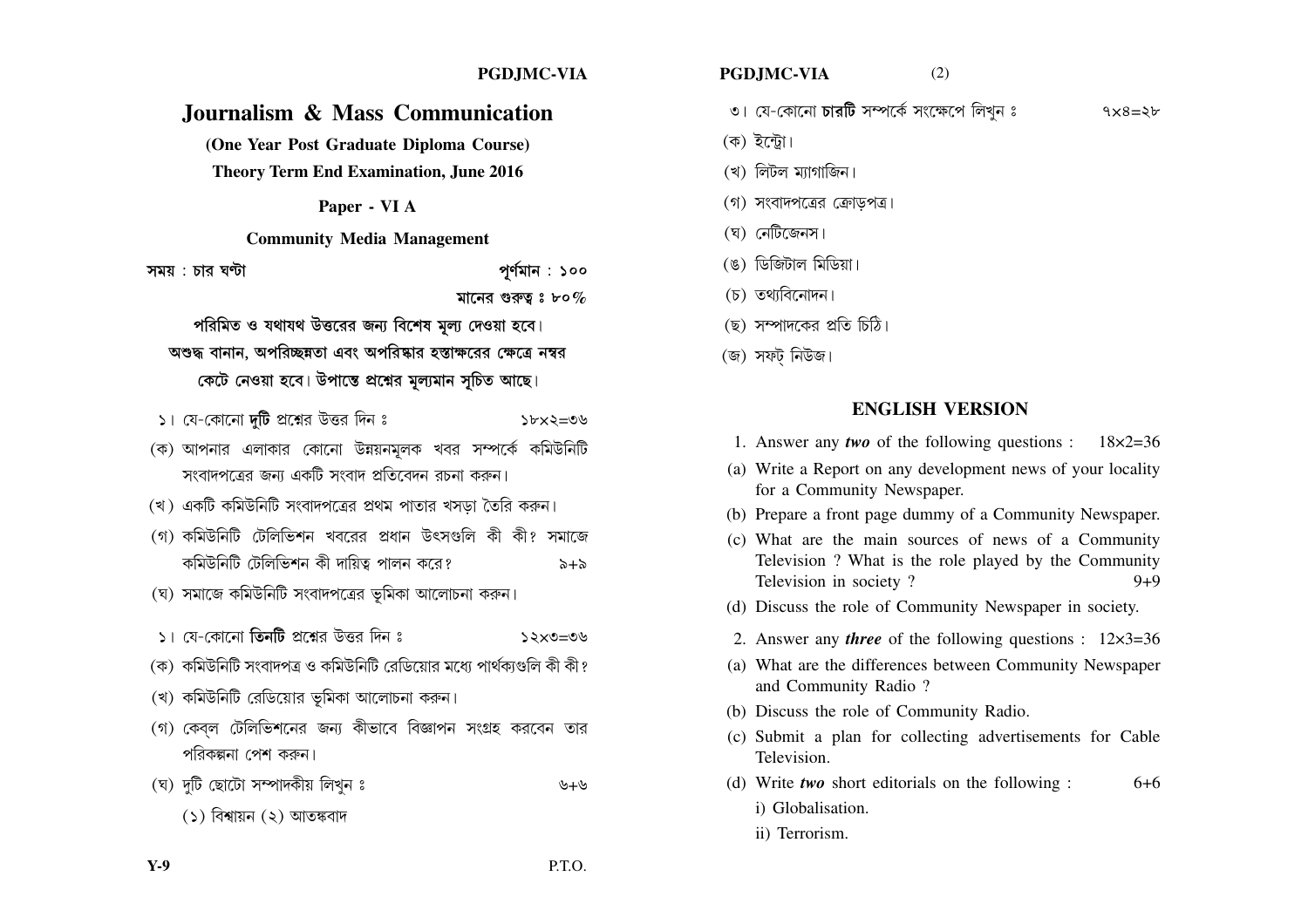#### (3) **PGDJMC-VIA**

3. Write short notes on any *four* of the following : 7×4=28

a) Intro.

b) Little Magazine.

c) Supplementary of a Newspaper.

d) Netizens.

e) Digital Media.

f) Infotainment.

g) Letters to the Editor.

h) Soft News.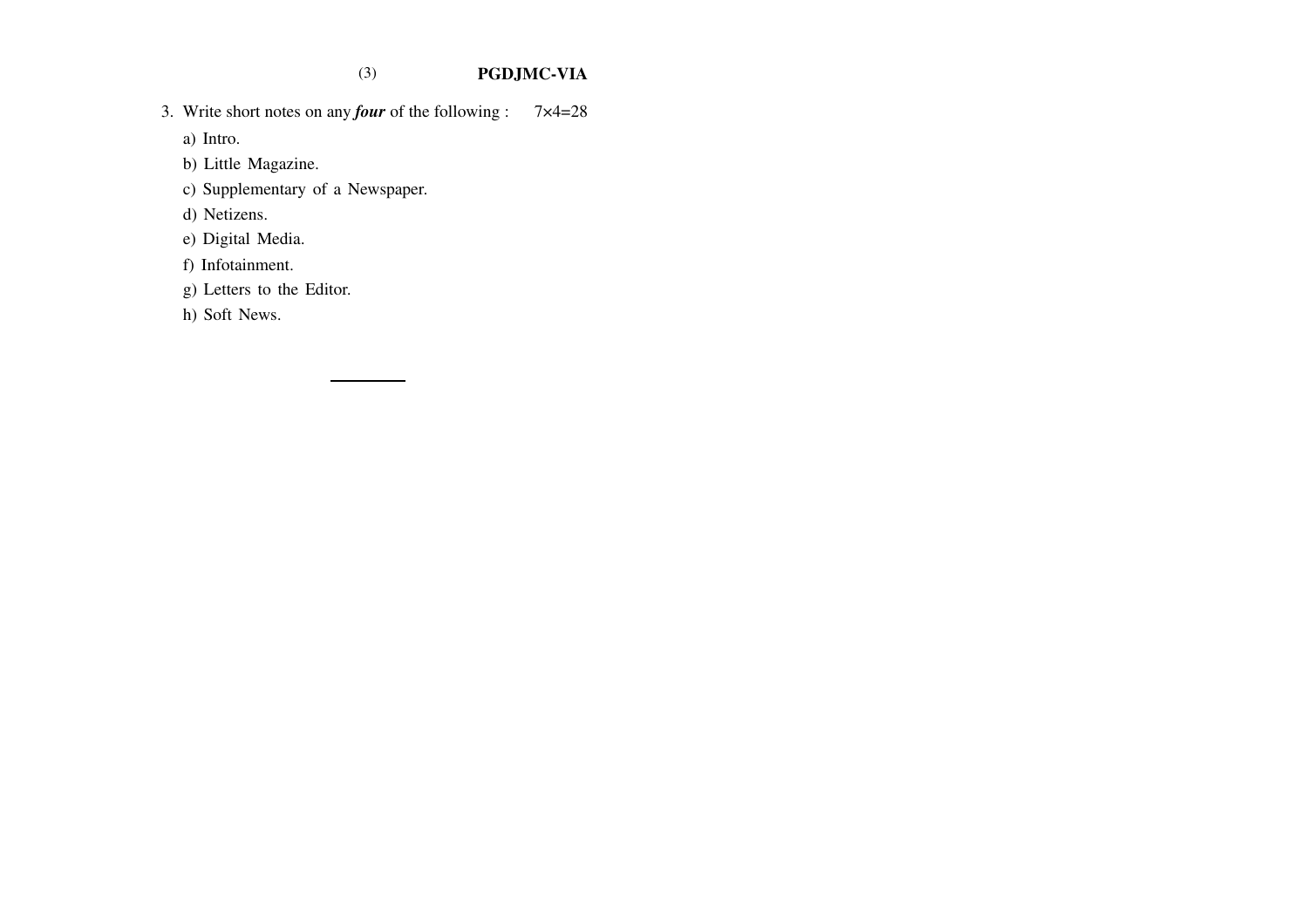### Journalism & Mass Communication

(One Year Post Graduate Diploma Course) **Theory Term End Examination, June 2016** 

Paper - VI B

**Advertising & Public Relations** 

সময়: চার ঘণ্টা

পৰ্ণমান : ১০০ মানের গুরুত্ব ঃ ৮০ $\%$ 

### পরিমিত ও যথাযথ উত্তরের জন্য বিশেষ মূল্য দেওয়া হবে। অশুদ্ধ বানান, অপরিচ্ছন্নতা এবং অপরিষ্কার হস্তাক্ষরের ক্ষেত্রে নম্বর কেটে নেওয়া হবে। উপান্তে প্রশ্নের মূল্যমান সূচিত আছে।

(অ) যে-কোনো **দুটি** প্রশ্নের উত্তর দিন। প্রতিটি বিভাগ থেকে অন্তত একটি লিখন ঃ  $90 = 5 \times 16$ 

#### বিভাগ  $-$  ১

- (ক) বিজ্ঞাপনের সংজ্ঞা দিন। বিজ্ঞাপন কয় প্রকারের হয়? উপযক্ত উদাহরণসহ আলোচনা করুন।
- (খ) বিজ্ঞাপন সংস্থায় একজন Account Executive-এর কার্যাবলি বিশদে আলোচনা করুন।
- (গ) 'Brand Positioning' এবং 'Brand Loyalty' কী? উদাহরণসহ আলোচনা করুন।

বিভাগ — ২

- (ক) জনসংযোগের সংজ্ঞা দিন। একটি Public Sector Undertaking-এ জনসংযোগের গুরুত্ব আলোচনা করুন।
- (খ) জনসংযোগে 'Public' বলতে কী বোঝেন? ভারতের নির্বাচন কমিশনের 'Public' কারা?
- (গ) ভারত সরকারের জনসংযোগের প্রয়োজন ব্যাখ্যা করে বুঝিয়ে দিন।

#### $(2)$ **PGDJMC-VIB**

(আ) যে-কোনো **তিনটি** প্রশ্নের উত্তর দিন। প্রতিটি বিভাগ থেকে অন্তত ১টি প্রশ্নের উত্তর দিন ঃ  $90 = 2 \times 52$ 

বিভাগ – ১

- (ক) বিজ্ঞাপনের মাধ্যম পরিকল্পনার গুরুত্ব আলোচনা করুন।
- (খ) বিজ্ঞাপন তৈরির ক্ষেত্রে গবেষণার গুরুত্ব ব্যাখ্যা করুন।
- (গ) বিজ্ঞাপন তৈরির ক্ষেত্রে copywriter-এর গুরুত্ব আলোচনা করুন। একজন ভালো copywriter-এর কী কী আবশ্যিক গুণ থাকা প্রয়োজন?
- (ঘ) বিজ্ঞাপন সংস্থার বিভিন্ন বিভাগের কাজকর্ম চিত্রসহ আলোচনা করুন। বিভাগ – ২
- (ক) প্রেস কনফারেন্স কী? একটি প্রেস কনফারেন্স আয়োজন করতে গেলে একজন জনসংযোগ আধিকারিক কী কী পদক্ষেপ নেবেন?
- (খ) হাউস জার্নাল কী? প্রথমবার একটি হাউস জার্নাল প্রকাশের জন্য একজন জনসংযোগ আধিকারিককে কী কী পদক্ষেপ গ্রহণ করতে হয়?
- (গ) বাক্তিগত ও পারস্পরিক যোগাযোগই জনসংযোগ-এর সবচেয়ে কার্যকারী উপায় হিসাবে গণ্য হয় কেন?
- (ঘ) সংকট পরিস্থিতি বলতে কী বোঝেন? Case Study-র সাহায্যে এই ধরনের অবস্থা থেকে কীভাবে বেরোনো যাবে তা সংক্ষেপে লিখন।
- (ই) টীকা লিখন, যে-কোনো চারটি ঃ  $9x8=56$ 
	- $(5)$  প্ৰদৰ্শনী।
	- $(5)$  ডি এ ভি পি।
	- (৩) পি আই বি।
	- (৪) জনসেবামূলক বিজ্ঞাপন।
	- $($ ৫) প্ৰতীক।
	- $(\mathcal{Y})$  Code of Athens.
	- (৭) এ এস সি আই।
	- $(b)$  এ বি সি।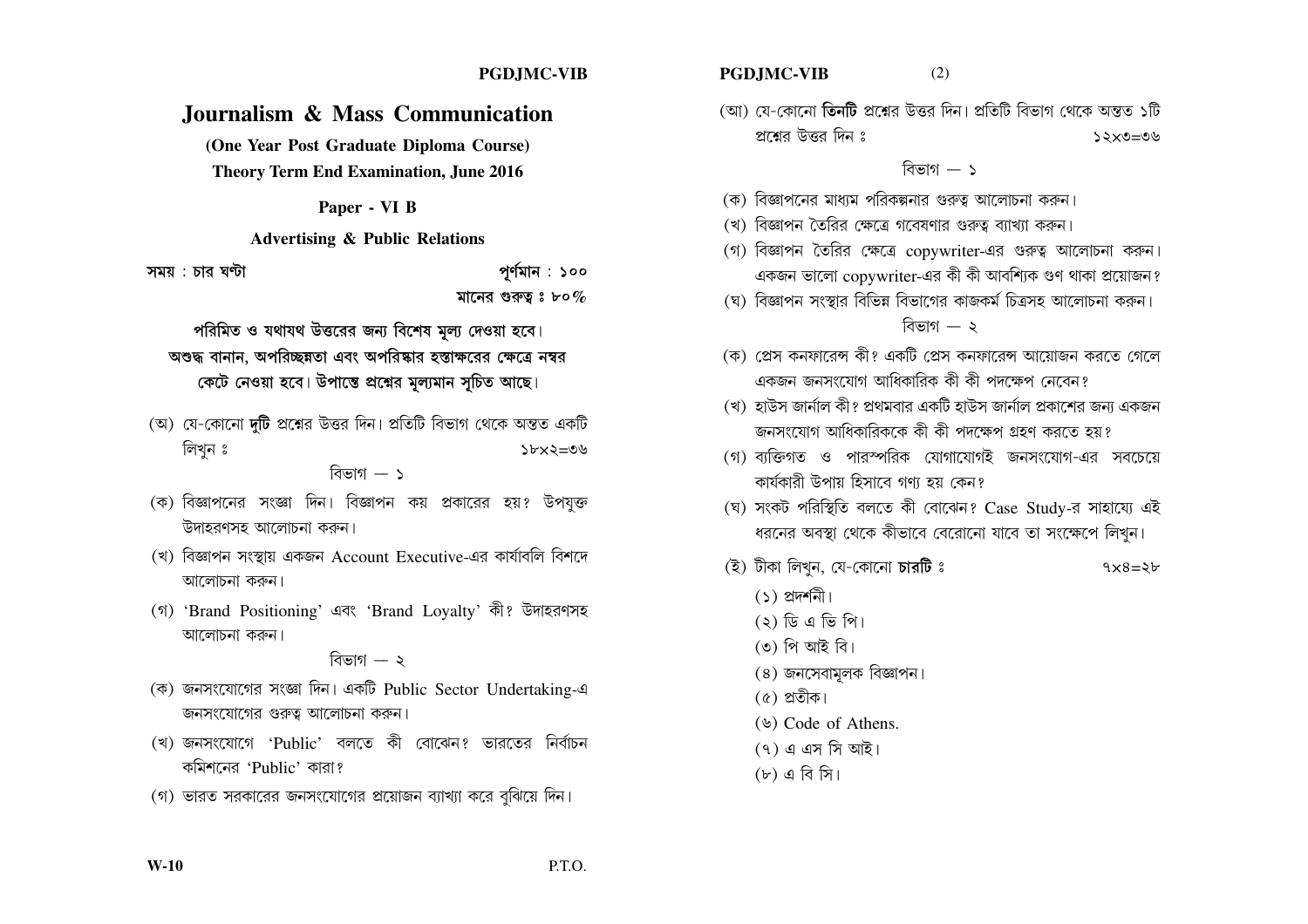(3) **PGDJMC-VIB PGDJMC-VIB** (4)

#### **ENGLISH VERSION**

1. Answer any *two* questions, one from each group :  $18 \times 2 = 36$ 

#### Group – I

- (a) Define advertisement. What are the different types of advertisements ? Explain with appropriate examples.
- (b) Discuss in detail the functions of an Account Executive in an advertising agency.
- (c) Explain the terms 'Brand Positioning' and 'Brand Loyalty' with examples.

#### Group – II

- (a) Define Public Relations. Explain the importance of the Public Relations function in a public sector undertaking.
- (b) What do you understand by the term 'public' in PR ? Who are the publics of Election Commission of India ?
- (c) Explain the importance of public relations for the Government of India.
- 2. Answer any *three* questions. Answer at least one question from each group :  $12 \times 3 = 36$

#### Group – I

- (a) Explain the importance of media planning in advertising.
- (b) Enumerate the importance of research in the preparation of an advertisement.
- (c) What role does a copywriter play in the preparation of an advertisement ? What qualities must a good copywriter possess ?

(d) Explain the functions of the different departments of an advertising agency with the help of an organisational chart.

#### Group – II

- (a) What is a press conference ? What steps must a PRO take to organise such a press conference.
- (b) What is a house journal ? In order to publish a house journal for the first time what steps must a PRO initiate ?
- (c) Interpersonal Communication is considered the most effective way of public relations — Why ?
- (d) What is a crisis situation ? Explain with the help of a Case Study how an organisation can come out of such a situation.
- 3. Write short notes on any *four* : 7×4=28
	- (1) Exhibition.
	- (2) DAVP.
	- (3) PIB.
	- (4) Public Service Advertising.
	- (5) Logo.
	- (6) Code of Athens.
	- (7) ASCI.
	- (8) ABC.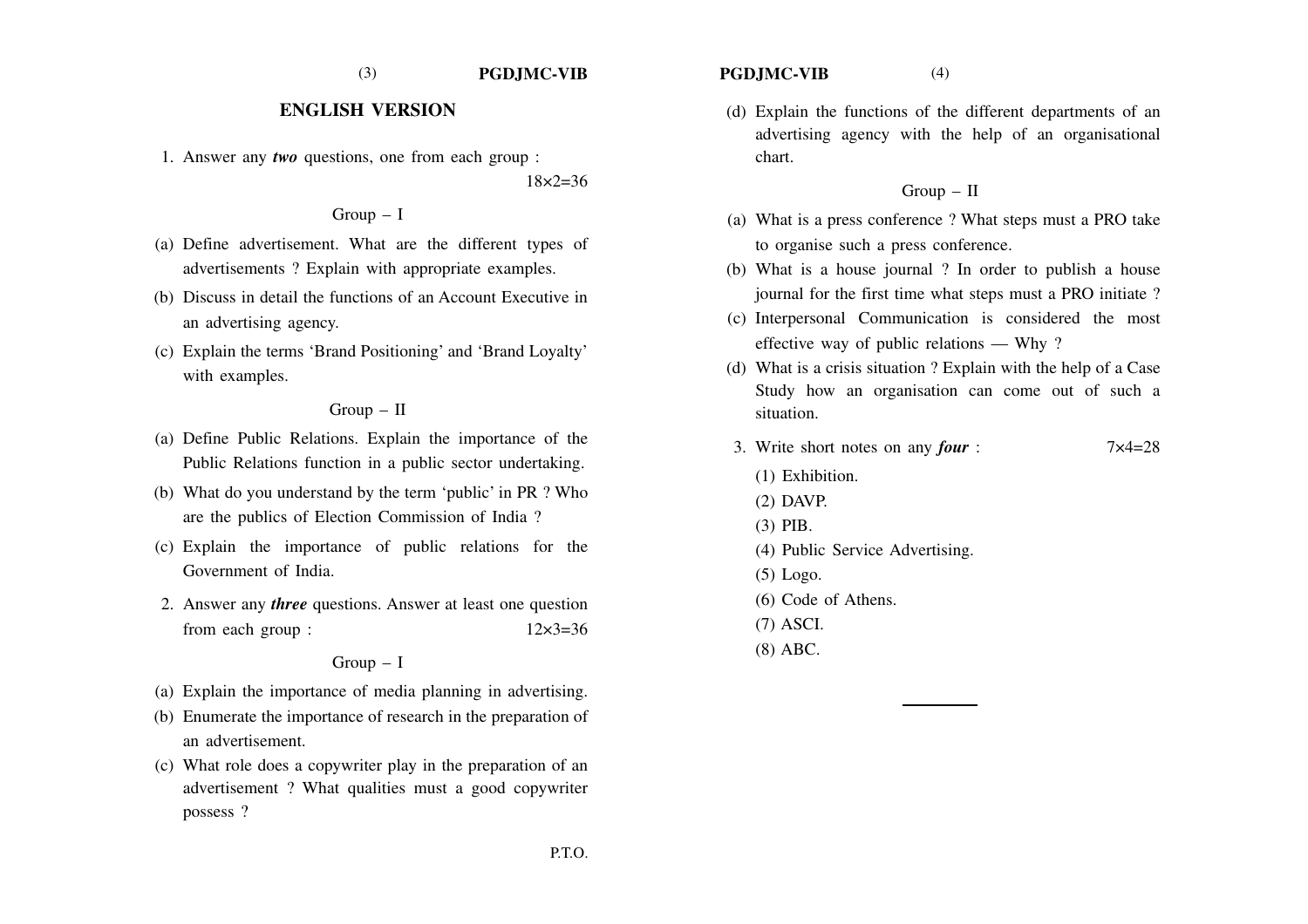#### **PGDJMC-VIC**

#### **Journalism & Mass Communication**

(One Year Post Graduate Diploma Course) **Theory Term End Examination, June 2016** 

Paper - VI C

**Film Studies** 

সময়: চার ঘণ্টা

পৰ্ণমান : ১০০ মানের গুরুত্ব ঃ ৮০ $\%$ 

পরিমিত ও যথাযথ উত্তরের জন্য বিশেষ মূল্য দেওয়া হবে। অশুদ্ধ বানান, অপরিচ্ছন্নতা এবং অপরিষ্কার হস্তাক্ষরের ক্ষেত্রে নম্বর কেটে নেওয়া হবে। উপান্তে প্রশ্নের মূল্যমান সূচিত আছে।

বিভাগ — ক

যে-কোনো **দটি** প্রশ্নের উত্তর দিন ঃ  $90 = 5 \times 16$ 

- ১। 'দাদাসাহেব ফলকে ভারতীয় চলচ্চিত্রের পথিকৎ'— ব্যাখ্যা করুন।
- ২। ভারতীয় চলচ্চিত্রের আদিপর্বে হীরালাল সেন-এর অবদান আলোচনা করুন।
- ৩। 'ঋত্বিক ঘটক-এর ছবি দেশভাগ ও উদ্বাস্তু সঙ্কটের মর্মস্পর্শী দলিল' বিশ্লেষণ করুন।
- ৪। বাংলা চলচ্চিত্রে সাহিত্যের প্রভাব আলোচনা করুন।

বিভাগ — খ

যে-কোনো **তিনটি** প্রশ্নের উত্তর দিন ঃ  $90 = 0 \times 5$   $\zeta$ 

- ৫। হলিউড-এর স্টুডিয়ো ব্যবস্থার উত্থান ও পতন আলোচনা করুন।
- ৬। সম্প্রতি দেখা কোনো বাংলা চলচ্চিত্র সম্পর্কে একটি সমালোচনা লিখুন।
- ৭। বাংলা চলচ্চিত্রে মধ্য ধারার প্রেক্ষিতে তপন সিংহ-র অবদান ব্যাখ্যা করুন। P.T.O.

#### **PGDJMC-VIC**

৮। আদি চলচ্চিত্রে এডউইন পোর্টার-এর অবদান আলোচনা করুন।

 $(2)$ 

- ৯। তথাচিত্র কী? সংক্ষেপে তথ্যচিত্রর প্রকারগুলি বর্ণনা করুন।
- ১০। মলধারার হিন্দি চলচ্চিত্রের সাম্প্রতিক প্রবণতা ব্যাখ্যা করুন।

#### বিভাগ — গ

যে-কোনো **চারটি** বিষয়ে টীকা লিখন ঃ

 $9x8=5b$ 

- ১১। কিনোপ্রাভদা।
- $531$  পান।
- ১৩। কানন দেবী।
- $58$ । তরুণ মজুমদার।
- $56$ । 'গঙ্গা'।
- ১৬। 'সপ্তপদী'।
- ১৭। বাংলা চলচ্চিত্রে রবীন্দসংগীত।

#### **ENGLISH VERSION**

#### $Group - A$

Answer any *two* of the following questions :  $18 \times 2 = 36$ 

- 1. "Dada Saheb Phalke is the poineer of Indian Feature Film"- Explain.
- 2. Discuss the contribution of Hiralal Sen in early period of Indian Film.
- 3. "Films of Ritwik Ghatak are the heart rending document of partition and refugee crisis." — Analyse.
- 4. Discuss the influence of Literature of Bengali Film.